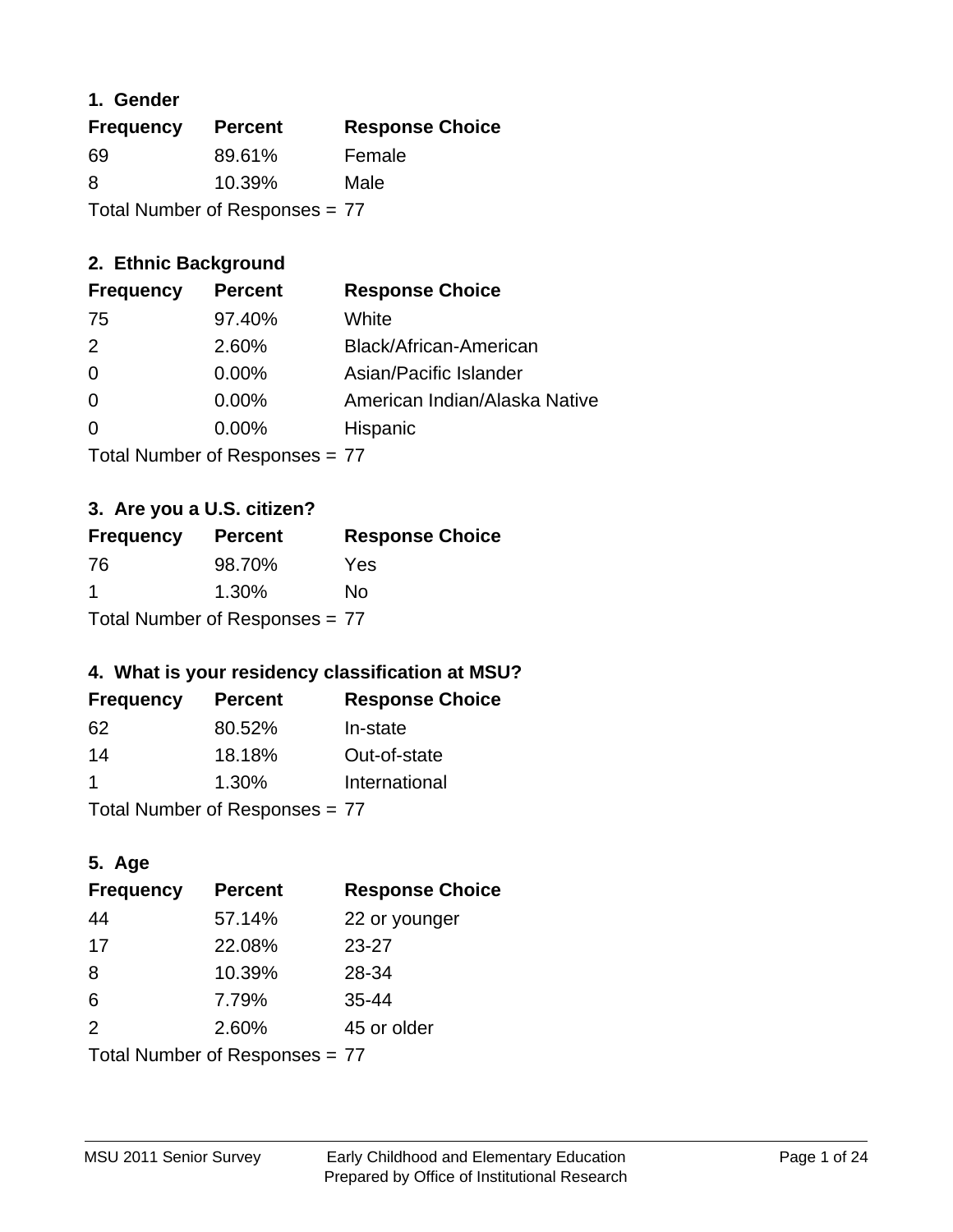# **6. Has either of your parents received a bachelor's degree?**

| <b>Frequency</b>               | <b>Percent</b> | <b>Response Choice</b> |
|--------------------------------|----------------|------------------------|
| -31                            | 40.26%         | Yes                    |
| 46                             | 59.74%         | Nο                     |
| Total Number of Responses = 77 |                |                        |

# **7. Has either of your parents received a degree from Murray State?**

| <b>Frequency</b> | <b>Percent</b> | <b>Response Choice</b> |
|------------------|----------------|------------------------|
| -8               | 10.39%         | Yes                    |
| -69              | 89.61%         | No                     |

Total Number of Responses = 77

# **8. What was your original entry status to MSU?**

| <b>Frequency</b>               | <b>Percent</b> | <b>Response Choice</b>                           |
|--------------------------------|----------------|--------------------------------------------------|
| 27                             | 35.06%         | Freshman                                         |
| 37                             | 48.05%         | Transfer from community college/technical school |
| 13                             | 16.88%         | Transfer from 4-yr institution                   |
| Total Number of Responses = 77 |                |                                                  |

### **9. If transfer student, how many credits were transferred?**

| <b>Frequency</b>                 | <b>Percent</b> | <b>Response Choice</b> |
|----------------------------------|----------------|------------------------|
| $\Omega$                         | $0.00\%$       | 12 or fewer            |
| 8                                | 16.67%         | $13 - 30$              |
| 12                               | 25.00%         | $31 - 60$              |
| -28                              | 58.33%         | Over <sub>60</sub>     |
| $Total Number of Doeponeoc = 49$ |                |                        |

Total Number of Responses = 48

# **10. If transfer student, approximately what percent of your University Studies (general education) classes did you take at Murray State?**

| <b>Frequency</b>               | <b>Percent</b> | <b>Response Choice</b> |
|--------------------------------|----------------|------------------------|
| -29                            | 59.18%         | Under 25%              |
| 9                              | 18.37%         | 25-49%                 |
| 6                              | 12.24%         | 50-74%                 |
| -5                             | 10.20%         | 75-100%                |
| Total Number of Responses = 49 |                |                        |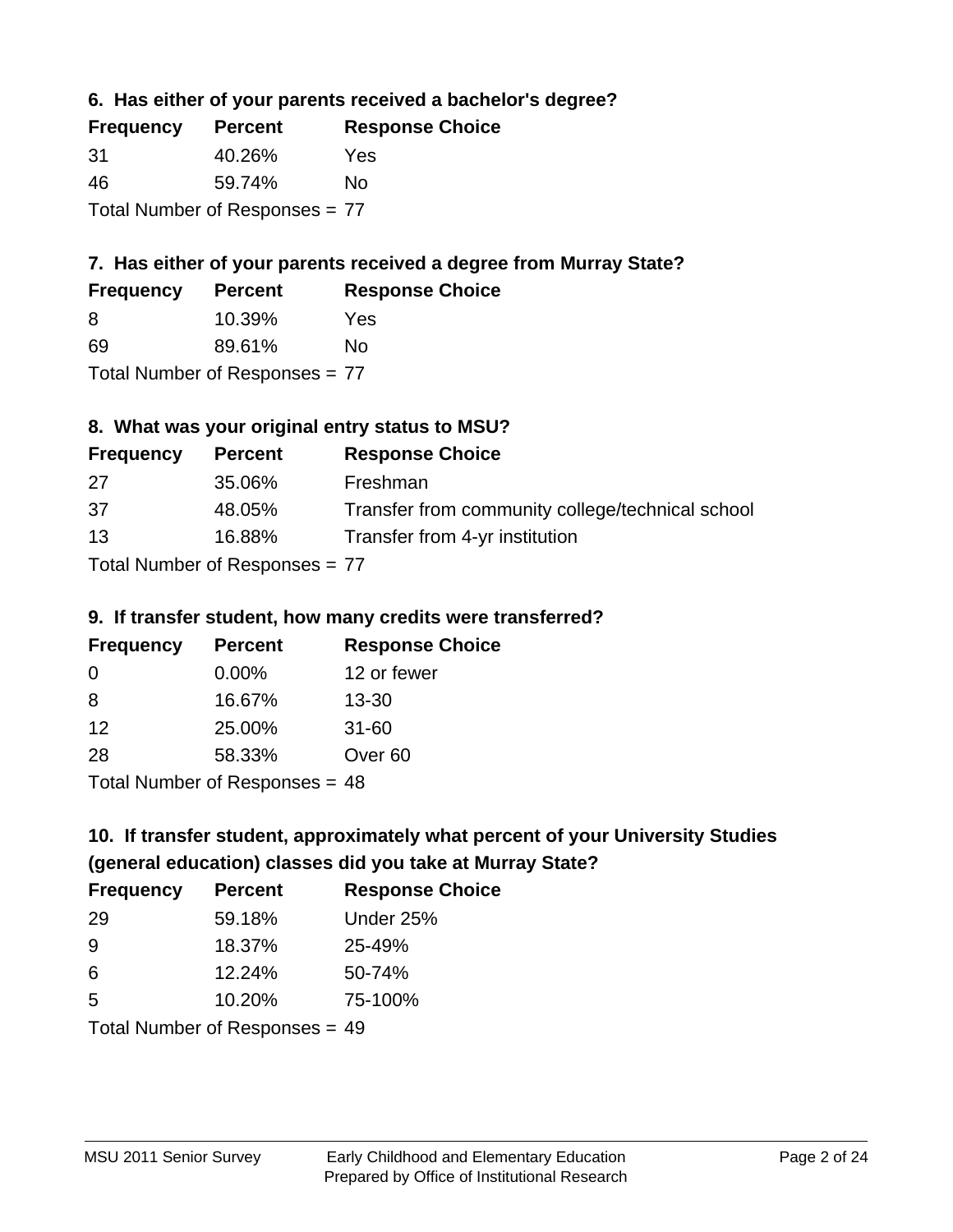# **11. What has been your attendance status at MSU?**

| <b>Frequency</b>               | <b>Percent</b> | <b>Response Choice</b>     |
|--------------------------------|----------------|----------------------------|
| 74                             | 96.10%         | <b>Primarily full-time</b> |
| 3                              | 3.90%          | <b>Primarily part-time</b> |
| Total Number of Responses = 77 |                |                            |

# **12. In which Residential College are you a member?**

| <b>Frequency</b> | <b>Percent</b> | <b>Response Choice</b>            |
|------------------|----------------|-----------------------------------|
| 17               | 22.67%         | Do not know                       |
| 7                | 9.33%          | <b>Clark College</b>              |
| 13               | 17.33%         | <b>Elizabeth College</b>          |
| 7                | 9.33%          | <b>Franklin-Springer Colleges</b> |
| 4                | 5.33%          | <b>Hart College</b>               |
| 5                | 6.67%          | <b>Hester College</b>             |
| 8                | 10.67%         | <b>Regents College</b>            |
| 8                | 10.67%         | <b>Richmond College</b>           |
| 6                | 8.00%          | <b>White College</b>              |
|                  |                |                                   |

Total Number of Responses = 75

# **13. Have you ever received any type of Financial Aid while at MSU? (Scholarships, grants, work-study, etc.)**

| <b>Frequency</b> | <b>Percent</b>               | <b>Response Choice</b> |
|------------------|------------------------------|------------------------|
| 62               | 80.52%                       | Yes                    |
| 15               | 19.48%                       | No                     |
|                  | Total Number of Deepensee 77 |                        |

Total Number of Responses = 77

# **14. What degree are you seeking at this time?**

| <b>Frequency</b> | <b>Percent</b>                 | <b>Response Choice</b> |
|------------------|--------------------------------|------------------------|
| -1               | $1.30\%$                       | Associate              |
| 76               | 98.70%                         | <b>Baccalaureate</b>   |
|                  | Total Number of Responses = 77 |                        |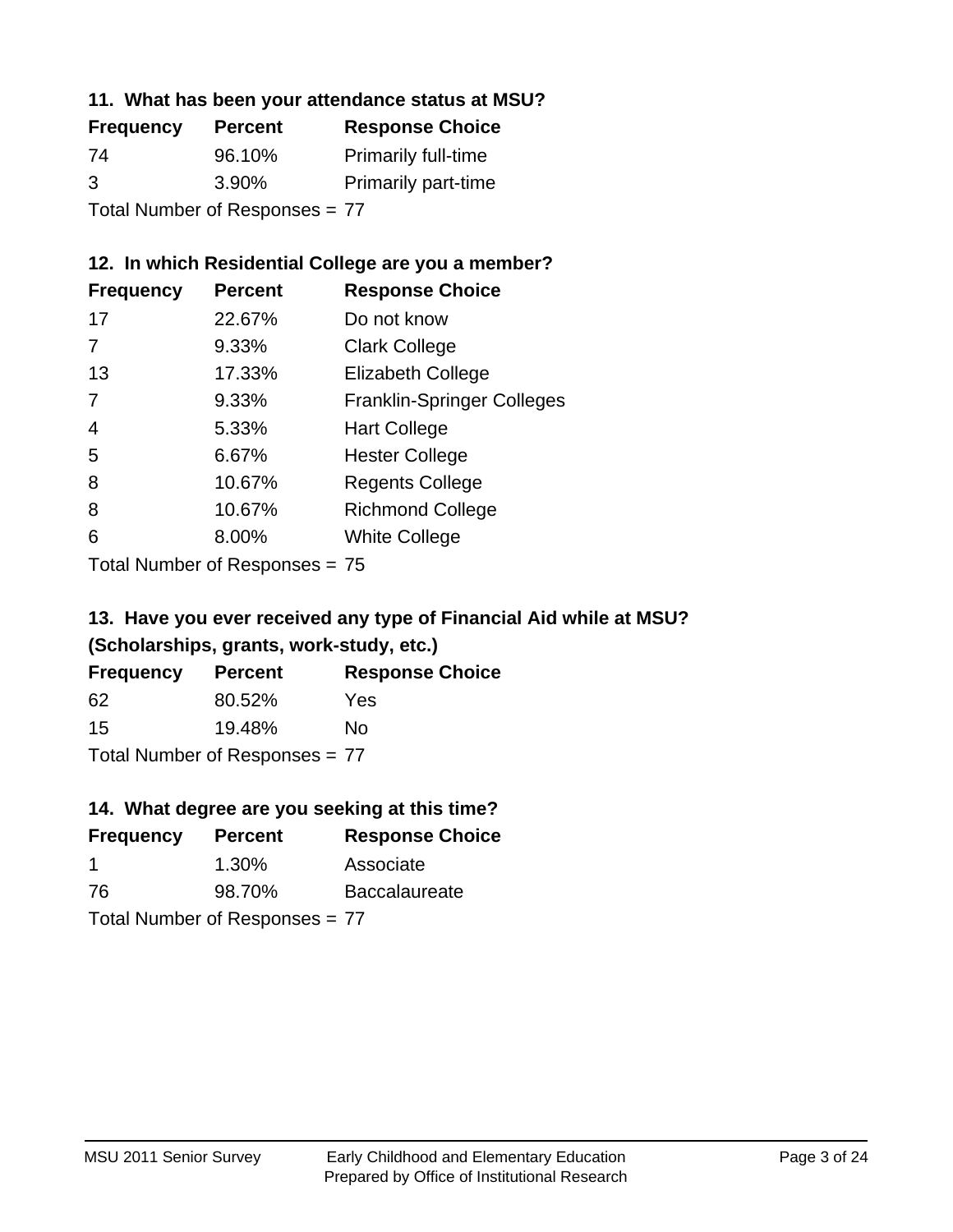**15. How many years will it take you to complete your degree from the point of your initial enrollment in college (including any time at a previous institution)?**

| <b>Frequency</b> | <b>Percent</b> | <b>Response Choice</b> |
|------------------|----------------|------------------------|
| $\mathbf 1$      | 1.30%          | Two                    |
| 5                | 6.49%          | <b>Three</b>           |
| 37               | 48.05%         | Four                   |
| 16               | 20.78%         | Five                   |
| 6                | 7.79%          | <b>Six</b>             |
| 12               | 15.58%         | More than six          |
|                  |                |                        |

Total Number of Responses = 77

#### **16. In what range does your grade point average fall?**

| <b>Frequency</b>             | <b>Percent</b> | <b>Response Choice</b> |
|------------------------------|----------------|------------------------|
| - 0                          | $0.00\%$       | $2.00 - 2.50$          |
| 14                           | 18.42%         | $2.51 - 3.00$          |
| 23                           | 30.26%         | $3.01 - 3.50$          |
| 39                           | 51.32%         | $3.51 - 4.00$          |
| Tatal Mussolian of Dannanana |                |                        |

Total Number of Responses = 76

# **They are used to sort the data, and do not appear in this table Questions 17 and 18 relate to department and program information.**

### **19. For what purpose did you enroll at MSU?**

| <b>Frequency</b> | <b>Percent</b>                 | <b>Response Choice</b>                    |
|------------------|--------------------------------|-------------------------------------------|
| $\Omega$         | $0.00\%$                       | To receive an associate degree            |
| 75               | 98.68%                         | To receive a baccalaureate degree         |
| $\overline{1}$   | 1.32%                          | To take a few job related courses         |
| $\Omega$         | $0.00\%$                       | To transfer to another college/university |
|                  | Total Number of Responses - 76 |                                           |

Total Number of Responses = 76

# **20. What is the highest degree you eventually hope to receive?**

| <b>Frequency</b> | <b>Percent</b>               | <b>Response Choice</b> |
|------------------|------------------------------|------------------------|
| 0                | 0.00%                        | Associate              |
| 3                | 3.95%                        | <b>Baccalaureate</b>   |
| 58               | 76.32%                       | Graduate               |
| 15               | 19.74%                       | Professional           |
|                  | Total Number of Deepensee 76 |                        |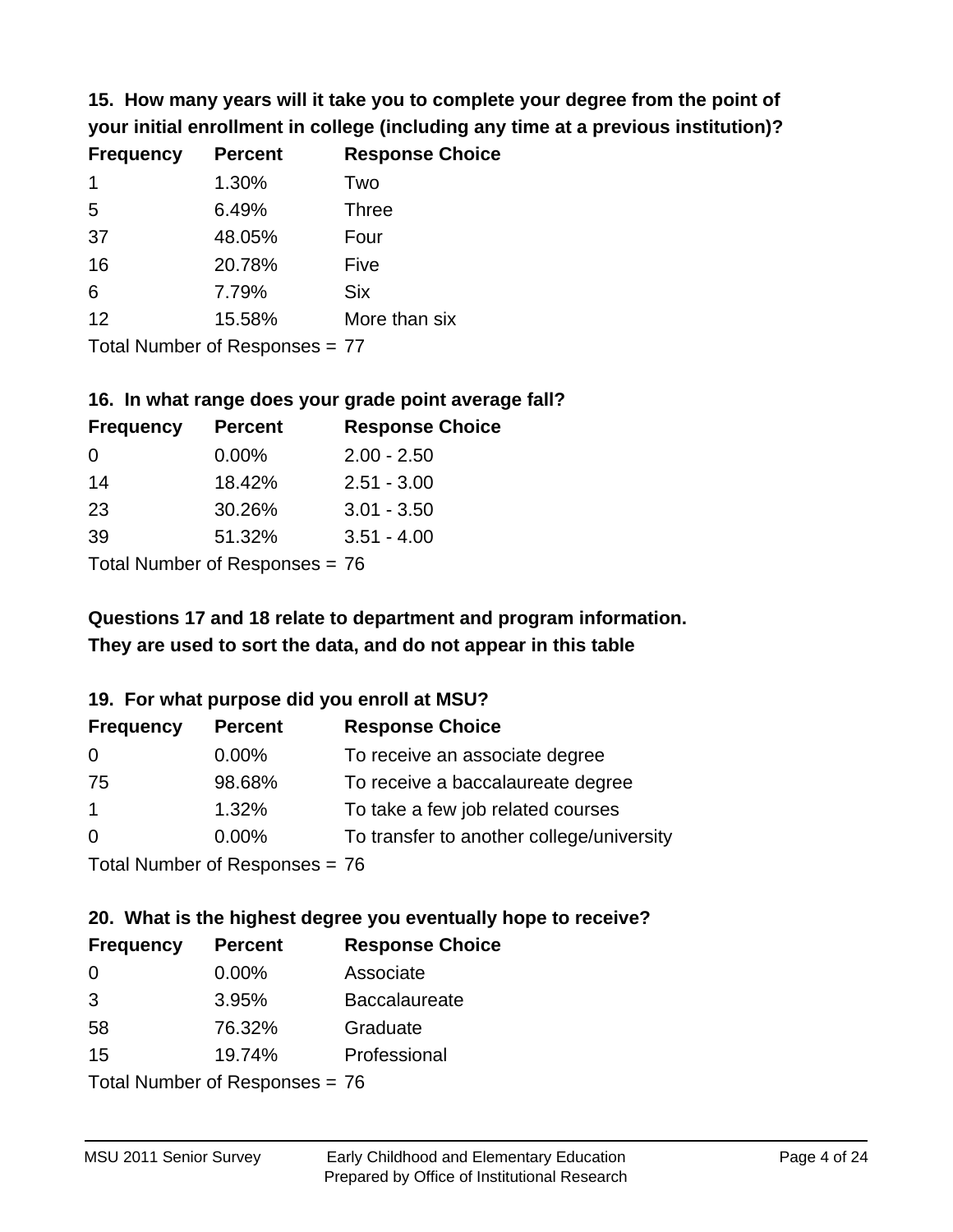### **21. Which best describes your situation?**

| <b>Frequency</b> | <b>Percent</b> | <b>Response Choice</b>               |
|------------------|----------------|--------------------------------------|
| 47               | 61.84%         | Did not change major/area            |
| -5               | 6.58%          | Did not initially declare major/area |
| 24               | 31.58%         | Changed major/area                   |
|                  |                |                                      |

Total Number of Responses = 76

# **22. While school was in session during the past year, how many hours per week, on average, did you work for pay?**

| <b>Frequency</b> | <b>Percent</b> | <b>Response Choice</b> |
|------------------|----------------|------------------------|
| 19               | 25.33%         | Did not work           |
| 14               | 18.67%         | Worked 1-10 hrs        |
| 16               | 21.33%         | Worked 11-20 hrs       |
| 17               | 22.67%         | Worked 21-30 hrs       |
| 8                | 10.67%         | Worked 31-40 hrs       |
| $\mathbf 1$      | 1.33%          | Worked over 40 hrs     |
|                  |                |                        |

Total Number of Responses = 75

### **23. For the most part, were classes offered at times convenient to you?**

| <b>Frequency</b>               | <b>Percent</b> | <b>Response Choice</b> |
|--------------------------------|----------------|------------------------|
| 69                             | 90.79%         | Yes                    |
| -7                             | 9.21%          | Nο                     |
| Total Number of Responses = 76 |                |                        |

### **24. If no, what time would you have preferred?**

| <b>Frequency</b>              | <b>Percent</b> | <b>Response Choice</b> |
|-------------------------------|----------------|------------------------|
| 3                             | 33.33%         | Late afternoon         |
| $\overline{1}$                | 11.11%         | Evening                |
| 0                             | $0.00\%$       | Weekend                |
| 5                             | 55.56%         | During the day         |
| Total Number of Responses = 9 |                |                        |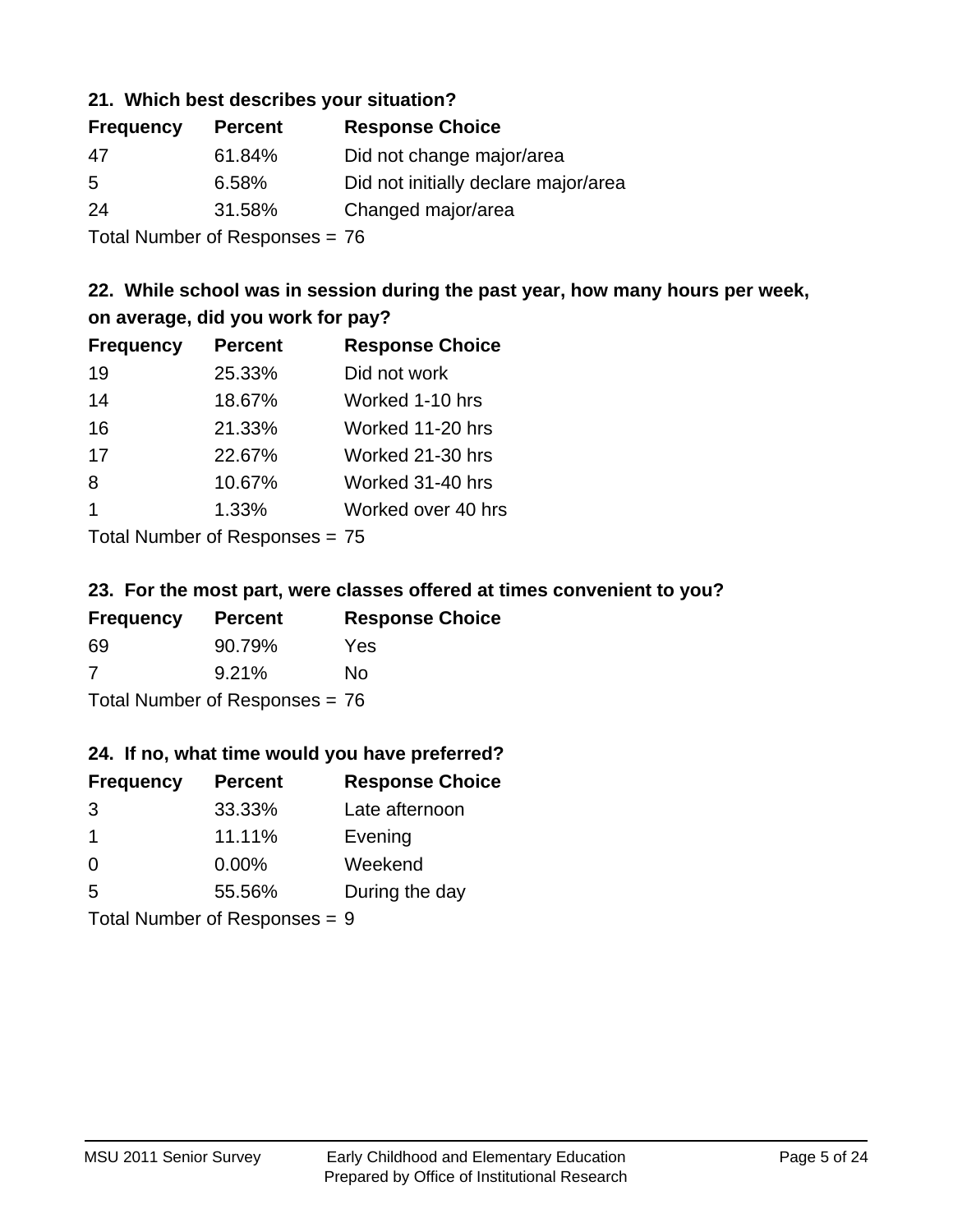# **25. Which best describes the location where you completed the majority of your**

| coursework? |  |
|-------------|--|
|-------------|--|

| <b>Frequency</b> | <b>Percent</b>                   | <b>Response Choice</b> |
|------------------|----------------------------------|------------------------|
| 40               | 53.33%                           | Murray                 |
| 13               | 17.33%                           | Paducah                |
| 0                | $0.00\%$                         | Ft. Campbell           |
| 10               | 13.33%                           | Madisonville           |
| 5                | 6.67%                            | Hopkinsville           |
| 7                | 9.33%                            | Henderson              |
| 0                | 0.00%                            | On the Internet        |
| 0                | 0.00%                            | Other                  |
|                  | Total Number of Responses $= 75$ |                        |

### **26. Did you take any online courses while at Murray State?**

| <b>Frequency</b> | <b>Percent</b>                 | <b>Response Choice</b> |
|------------------|--------------------------------|------------------------|
| -23              | 30.26%                         | Yes                    |
| -53              | 69.74%                         | Nο                     |
|                  | Total Number of Responses = 76 |                        |

# **27. Did it take you an extra semester or more to complete degree requirements at Murray State?**

| <b>Frequency</b>                 | <b>Percent</b> | <b>Response Choice</b> |  |  |
|----------------------------------|----------------|------------------------|--|--|
| 24                               | 32.00%         | Yes                    |  |  |
| .51                              | 68.00%         | Nο                     |  |  |
| Total Number of Responses = $75$ |                |                        |  |  |

### **28. If yes, why did it take you an extra semester or more?**

| <b>Frequency</b>               | <b>Percent</b> | <b>Response Choice</b>                                       |  |  |
|--------------------------------|----------------|--------------------------------------------------------------|--|--|
| $\overline{4}$                 | 11.76%         | Work obligation limited my enrollment.                       |  |  |
| 11                             | 32.35%         | Family obligations limited my enrollment.                    |  |  |
| 2                              | 5.88%          | Tuition and other costs of attendance limited my enrollment. |  |  |
| 3                              | 8.82%          | A decision to change majors added to my requirements.        |  |  |
| 2                              | 5.88%          | A required course or courses were not offered.               |  |  |
| 3                              | 8.82%          | Credits were lost transferring to Murray State.              |  |  |
| 9                              | 26.47%         | Other                                                        |  |  |
| Total Number of Responses = 34 |                |                                                              |  |  |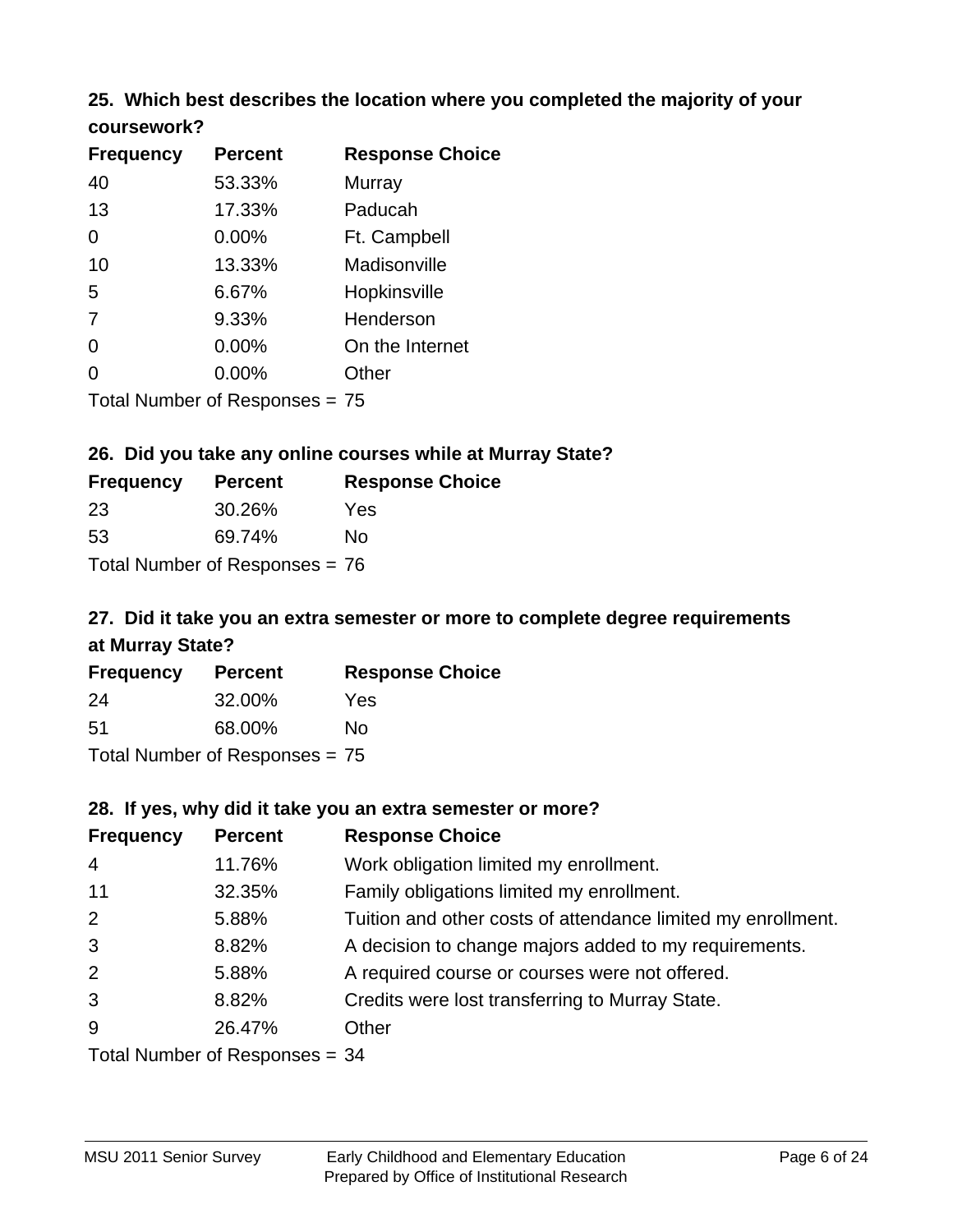# **29. Did you have trouble getting any course(s) you needed while at Murray State?**

| <b>Frequency</b>               | <b>Percent</b> | <b>Response Choice</b> |  |  |
|--------------------------------|----------------|------------------------|--|--|
| 14                             | 18.67%         | Yes                    |  |  |
| -59                            | 78.67%         | Nο                     |  |  |
| Total Number of Responses = 73 |                |                        |  |  |

# **30. If yes, why did you have trouble getting the course?**

| <b>Frequency</b> | <b>Percent</b> | <b>Response Choice</b>                                |
|------------------|----------------|-------------------------------------------------------|
| 9                | 52.94%         | Not offered the semester I needed it.                 |
| 2                | 11.76%         | Not offered at hours convenient to my work schedule.  |
| 2                | 11.76%         | Not offered at hours suitable for my school schedule. |
| $\overline{4}$   | 23.53%         | All course sections were closed.                      |
| $\overline{0}$   | $0.00\%$       | I was unaware of the prerequisites for the course.    |
|                  |                |                                                       |

Total Number of Responses = 17

# **31. Which statement best describes your experience with off-campus coop/internship?**

| <b>Frequency</b> | <b>Percent</b> | <b>Response Choice</b>             |
|------------------|----------------|------------------------------------|
| 46               | 61.33%         | Cannot judge, I did not have one.  |
| 17               | 22.67%         | My experience was very valuable.   |
| 11               | 14.67%         | My experience was valuable.        |
| $\overline{1}$   | 1.33%          | My experience was of little value. |
| $\Omega$         | 0.00%          | My experience was of no value.     |
|                  |                |                                    |

Total Number of Responses = 75

# **32. Which statement best describes your experience with on-campus faculty-directed research, scholarly, or creative project?**

| <b>Frequency</b> | <b>Percent</b>                   | <b>Response Choice</b>             |
|------------------|----------------------------------|------------------------------------|
| 52               | 68.42%                           | Cannot judge; I did not have one.  |
| 7                | 9.21%                            | My experience was very valuable.   |
| 14               | 18.42%                           | My experience was valuable.        |
| 3                | 3.95%                            | My experience was of little value. |
| $\Omega$         | $0.00\%$                         | My experience was of no value.     |
|                  | $Total Number of DoEROR 26 - 76$ |                                    |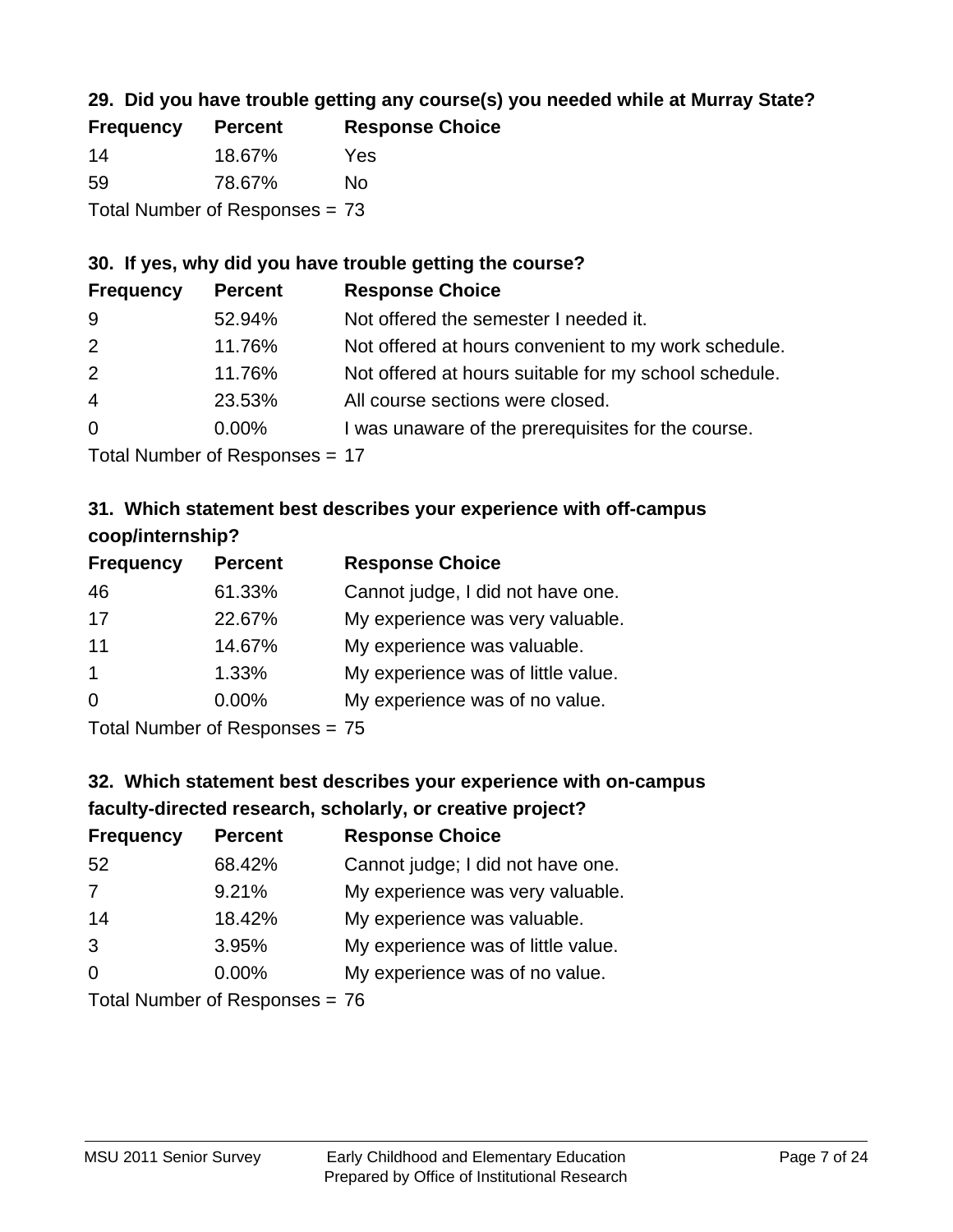#### **33. Which statement best describes your experience with academic advising in your major/area?**

| $\mathbf{u}$ yvu $\mathbf{u}$ yvu $\mathbf{v}$ |                |                                                       |
|------------------------------------------------|----------------|-------------------------------------------------------|
| <b>Frequency</b>                               | <b>Percent</b> | <b>Response Choice</b>                                |
| 0                                              | $0.00\%$       | Cannot judge; I did not make use of the opportunity.  |
| 69                                             | 92.00%         | I was satisfied with information my adviser provided. |
| 6                                              | 8.00%          | Advice was inaccurate, incomplete, or misleading.     |
| $\overline{0}$                                 | $0.00\%$       | My adviser was not available.                         |
|                                                |                |                                                       |

Total Number of Responses = 75

# **For questions 34-48, indicate the extent to which you were satisfied.**

| 34. Class size relative to type of course |  |  |  |  |  |  |  |  |
|-------------------------------------------|--|--|--|--|--|--|--|--|
|-------------------------------------------|--|--|--|--|--|--|--|--|

| <b>Frequency</b>               | <b>Percent</b> | <b>Response Choice</b> |  |  |
|--------------------------------|----------------|------------------------|--|--|
| 50                             | 66.67%         | Very satisfied         |  |  |
| 24                             | 32.00%         | <b>Satisfied</b>       |  |  |
| -1                             | 1.33%          | <b>Dissatisfied</b>    |  |  |
| $\Omega$                       | $0.00\%$       | Very dissatisfied      |  |  |
| Total Number of Responses = 75 |                |                        |  |  |

# **35. Out-of-class availability of faculty**

| <b>Frequency</b>             | <b>Percent</b> | <b>Response Choice</b> |  |  |
|------------------------------|----------------|------------------------|--|--|
| 33                           | 44.00%         | Very satisfied         |  |  |
| 38                           | 50.67%         | Satisfied              |  |  |
| $\overline{4}$               | 5.33%          | <b>Dissatisfied</b>    |  |  |
| $\Omega$                     | 0.00%          | Very dissatisfied      |  |  |
| Total Number of Deepensee 75 |                |                        |  |  |

Total Number of Responses = 75

# **36. Effectiveness of your high school preparation for college work**

| <b>Frequency</b>           | <b>Percent</b> | <b>Response Choice</b> |
|----------------------------|----------------|------------------------|
| 19                         | 25.33%         | Very satisfied         |
| 36                         | 48.00%         | Satisfied              |
| 16                         | 21.33%         | <b>Dissatisfied</b>    |
| $\overline{4}$             | 5.33%          | Very dissatisfied      |
| Total Number of Desperance |                |                        |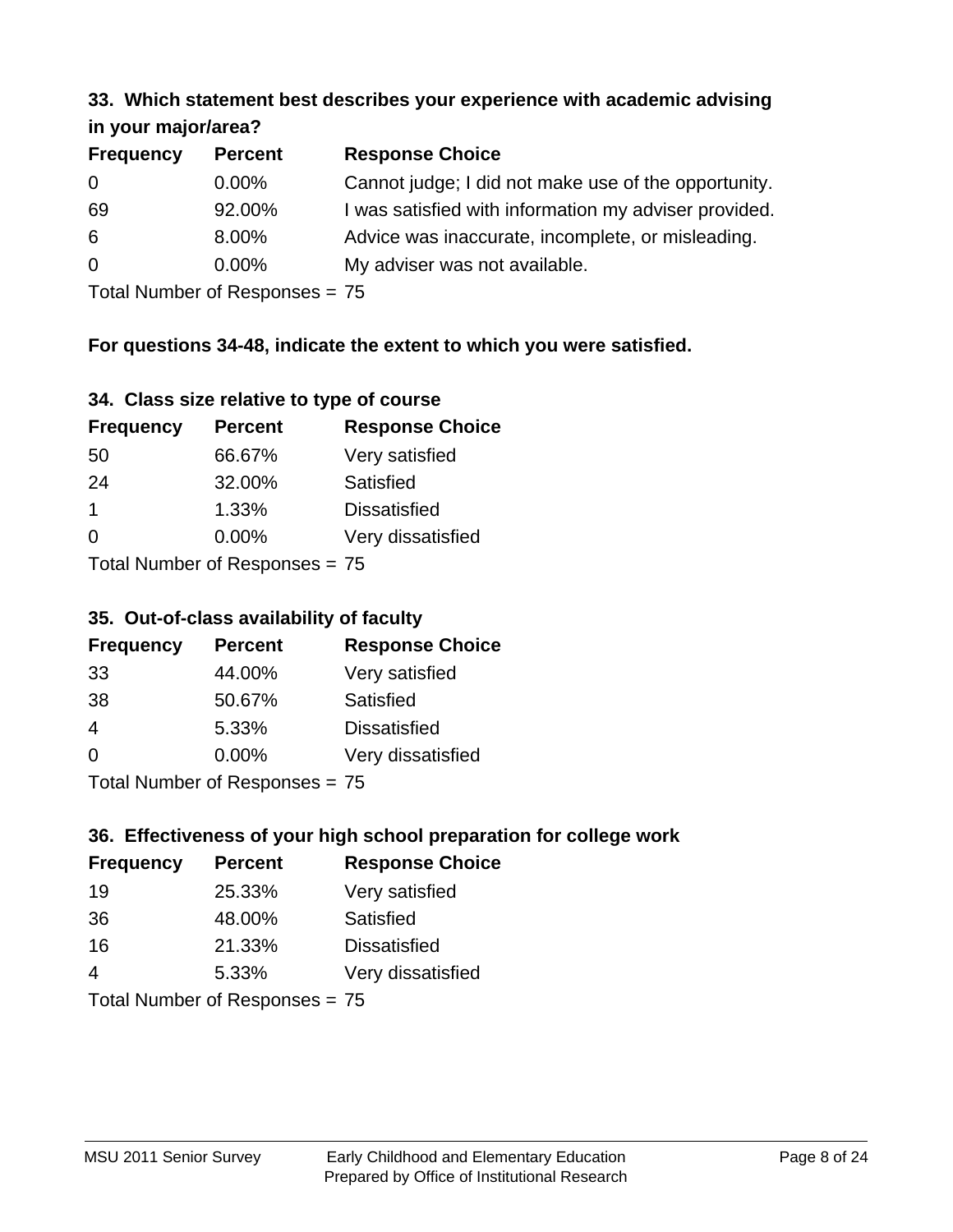# **37. Fairness of faculty in their treatment of individual students**

| <b>Frequency</b> | <b>Percent</b> | <b>Response Choice</b> |
|------------------|----------------|------------------------|
| 35               | 46.67%         | Very satisfied         |
| 38               | 50.67%         | Satisfied              |
| 2                | 2.67%          | <b>Dissatisfied</b>    |
| $\Omega$         | $0.00\%$       | Very dissatisfied      |
|                  |                |                        |

Total Number of Responses = 75

### **38. Overall quality of instruction at Murray State**

| <b>Frequency</b> | <b>Percent</b> | <b>Response Choice</b> |
|------------------|----------------|------------------------|
| 30               | 40.54%         | Very satisfied         |
| 42               | 56.76%         | Satisfied              |
| $\mathcal{P}$    | 2.70%          | <b>Dissatisfied</b>    |
| $\Omega$         | 0.00%          | Very dissatisfied      |
|                  |                |                        |

Total Number of Responses = 74

# **39. Quality of instruction in University Studies (General Education) courses**

| <b>Frequency</b> | <b>Percent</b>            | <b>Response Choice</b> |
|------------------|---------------------------|------------------------|
| 16               | 23.19%                    | Very satisfied         |
| 46               | 66.67%                    | Satisfied              |
| 7                | 10.14%                    | <b>Dissatisfied</b>    |
| $\Omega$         | 0.00%                     | Very dissatisfied      |
|                  | Total Number of Despanses |                        |

Total Number of Responses = 69

### **40. Quality of instruction in your major**

| <b>Frequency</b> | <b>Percent</b>            | <b>Response Choice</b> |
|------------------|---------------------------|------------------------|
| 43               | 58.11%                    | Very satisfied         |
| 30               | 40.54%                    | Satisfied              |
| $\mathbf 1$      | 1.35%                     | <b>Dissatisfied</b>    |
| $\Omega$         | 0.00%                     | Very dissatisfied      |
|                  | Total Number of Deepensee |                        |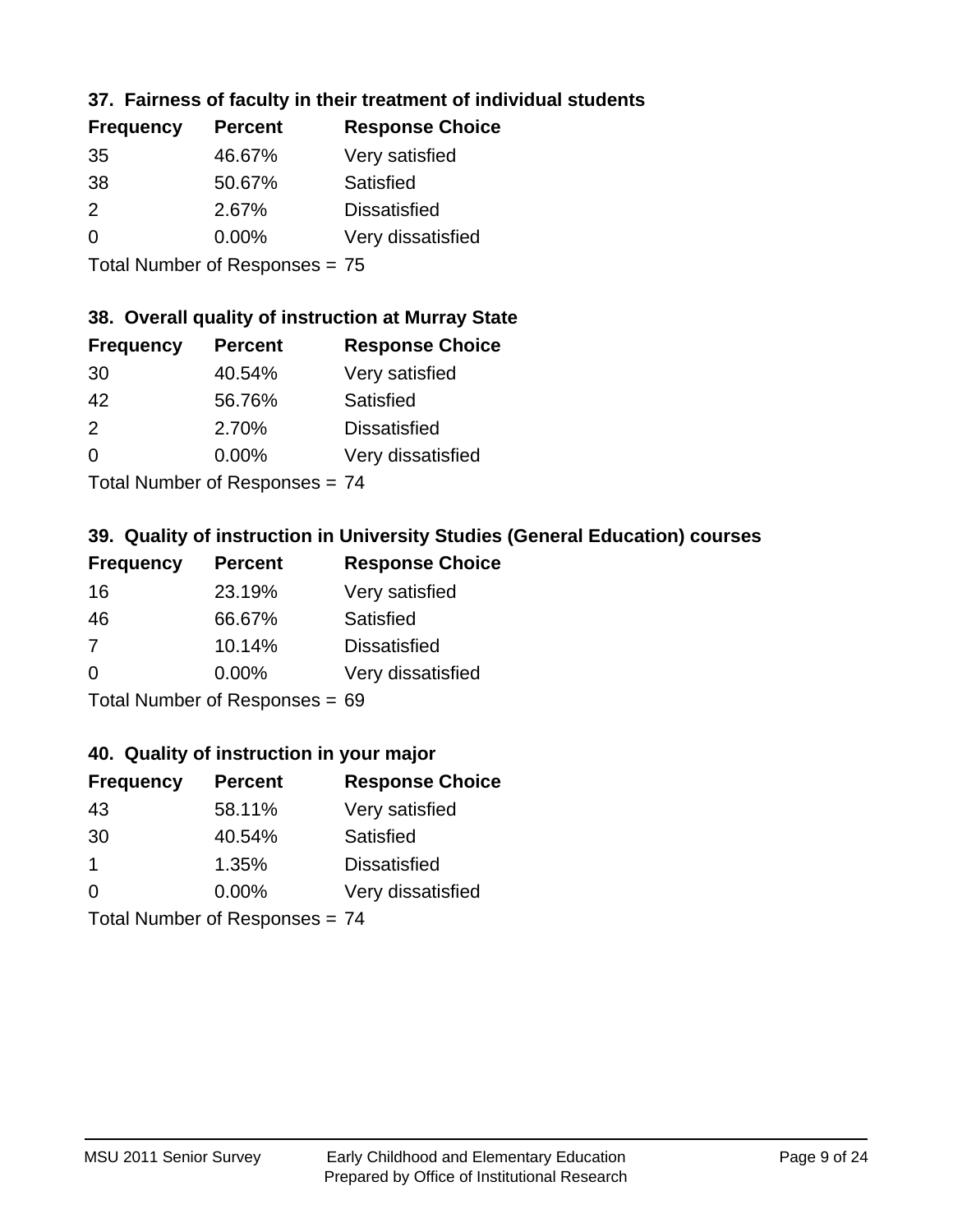# **41. Clarity of program objectives in your major**

| <b>Frequency</b> | <b>Percent</b> | <b>Response Choice</b> |
|------------------|----------------|------------------------|
| -32              | 43.24%         | Very satisfied         |
| 40               | 54.05%         | Satisfied              |
| $\mathcal{P}$    | 2.70%          | <b>Dissatisfied</b>    |
| $\Omega$         | $0.00\%$       | Very dissatisfied      |
|                  |                |                        |

Total Number of Responses = 74

### **42. Intellectual challenge of the academic program**

| <b>Frequency</b> | <b>Percent</b> | <b>Response Choice</b> |
|------------------|----------------|------------------------|
| 31               | 41.89%         | Very satisfied         |
| 39               | 52.70%         | Satisfied              |
| $\overline{4}$   | 5.41%          | <b>Dissatisfied</b>    |
| $\Omega$         | 0.00%          | Very dissatisfied      |
|                  |                |                        |

Total Number of Responses = 74

# **43. Encouragement and information from your major department for employment after graduation**

| <b>Frequency</b> | <b>Percent</b> | <b>Response Choice</b> |
|------------------|----------------|------------------------|
| 23               | 31.94%         | Very satisfied         |
| 40               | 55.56%         | Satisfied              |
| 9                | 12.50%         | <b>Dissatisfied</b>    |
| $\Omega$         | $0.00\%$       | Very dissatisfied      |
|                  |                |                        |

Total Number of Responses = 72

# **44. Availability of opportunities to engage in a faculty-mentored research,**

### **scholarly, or creative project in your area of study/interest**

| <b>Frequency</b> | <b>Percent</b> | <b>Response Choice</b> |
|------------------|----------------|------------------------|
| 17               | 23.61%         | Very satisfied         |
| 38               | 52.78%         | Satisfied              |
| 15               | 20.83%         | <b>Dissatisfied</b>    |
| $\mathcal{P}$    | 2.78%          | Very dissatisfied      |
|                  |                |                        |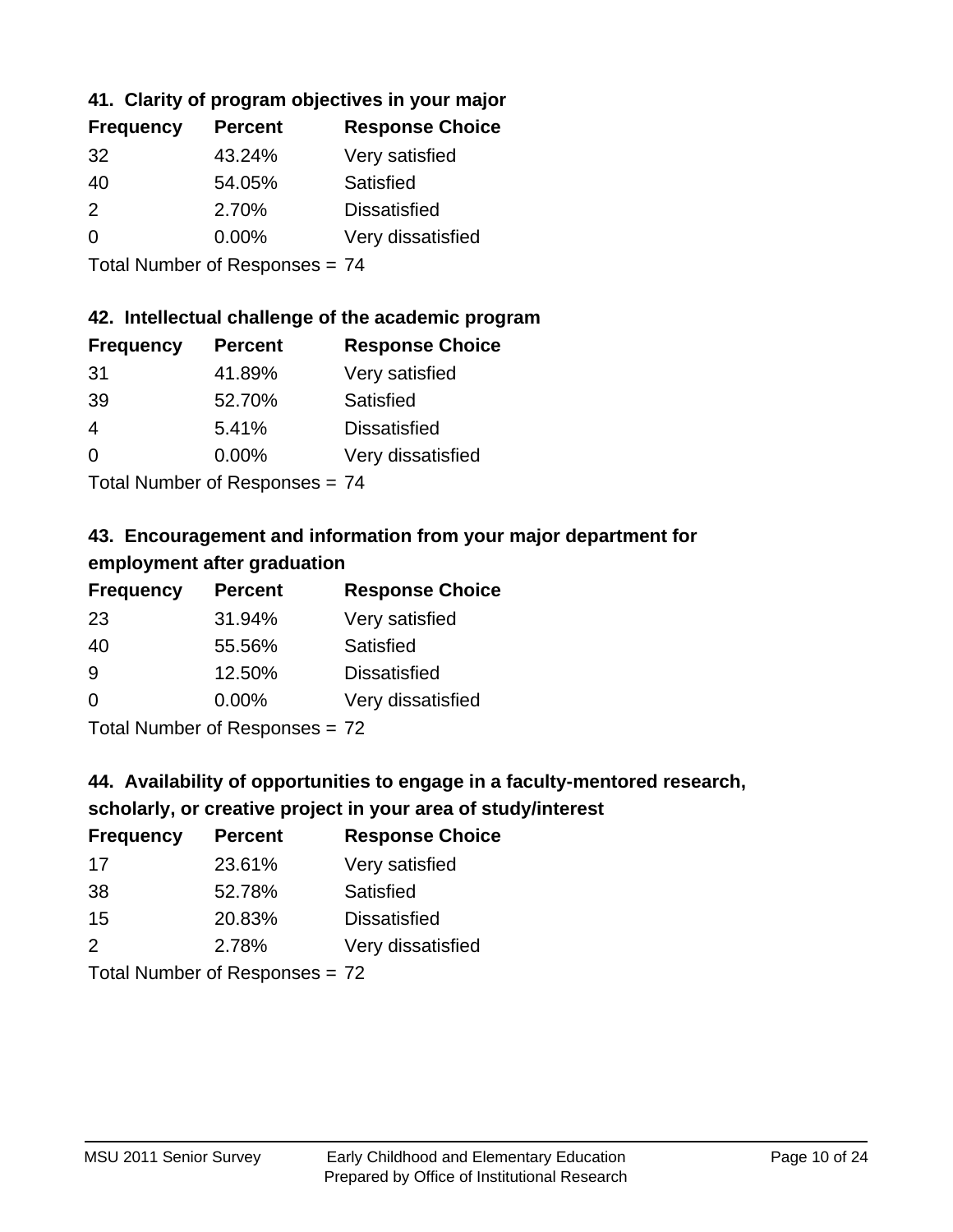### **45. Library hours**

| <b>Frequency</b> | <b>Percent</b> | <b>Response Choice</b> |
|------------------|----------------|------------------------|
| 18               | 26.09%         | Very satisfied         |
| 46               | 66.67%         | Satisfied              |
| 3                | 4.35%          | <b>Dissatisfied</b>    |
| $\mathcal{P}$    | 2.90%          | Very dissatisfied      |
|                  |                |                        |

Total Number of Responses = 69

# **46. Effectiveness of library personnel in meeting your information needs**

| <b>Frequency</b> | <b>Percent</b> | <b>Response Choice</b> |
|------------------|----------------|------------------------|
| 18               | 26.09%         | Very satisfied         |
| 46               | 66.67%         | Satisfied              |
| 3                | 4.35%          | <b>Dissatisfied</b>    |
| 2                | 2.90%          | Very dissatisfied      |
|                  |                |                        |

Total Number of Responses = 69

#### **47. Access to library resources on hand**

| <b>Frequency</b> | <b>Percent</b>            | <b>Response Choice</b> |
|------------------|---------------------------|------------------------|
| 18               | 26.09%                    | Very satisfied         |
| 45               | 65.22%                    | Satisfied              |
| $\overline{4}$   | 5.80%                     | <b>Dissatisfied</b>    |
| $\mathcal{P}$    | 2.90%                     | Very dissatisfied      |
|                  | Total Number of Deepensee |                        |

Total Number of Responses = 69

### **48. Electronic access to library resources**

| <b>Frequency</b>               | <b>Percent</b> | <b>Response Choice</b> |
|--------------------------------|----------------|------------------------|
| 23                             | 32.39%         | Very satisfied         |
| 41                             | 57.75%         | Satisfied              |
| 6                              | 8.45%          | <b>Dissatisfied</b>    |
| $\mathbf 1$                    | 1.41%          | Very dissatisfied      |
| Total Number of Responses = 71 |                |                        |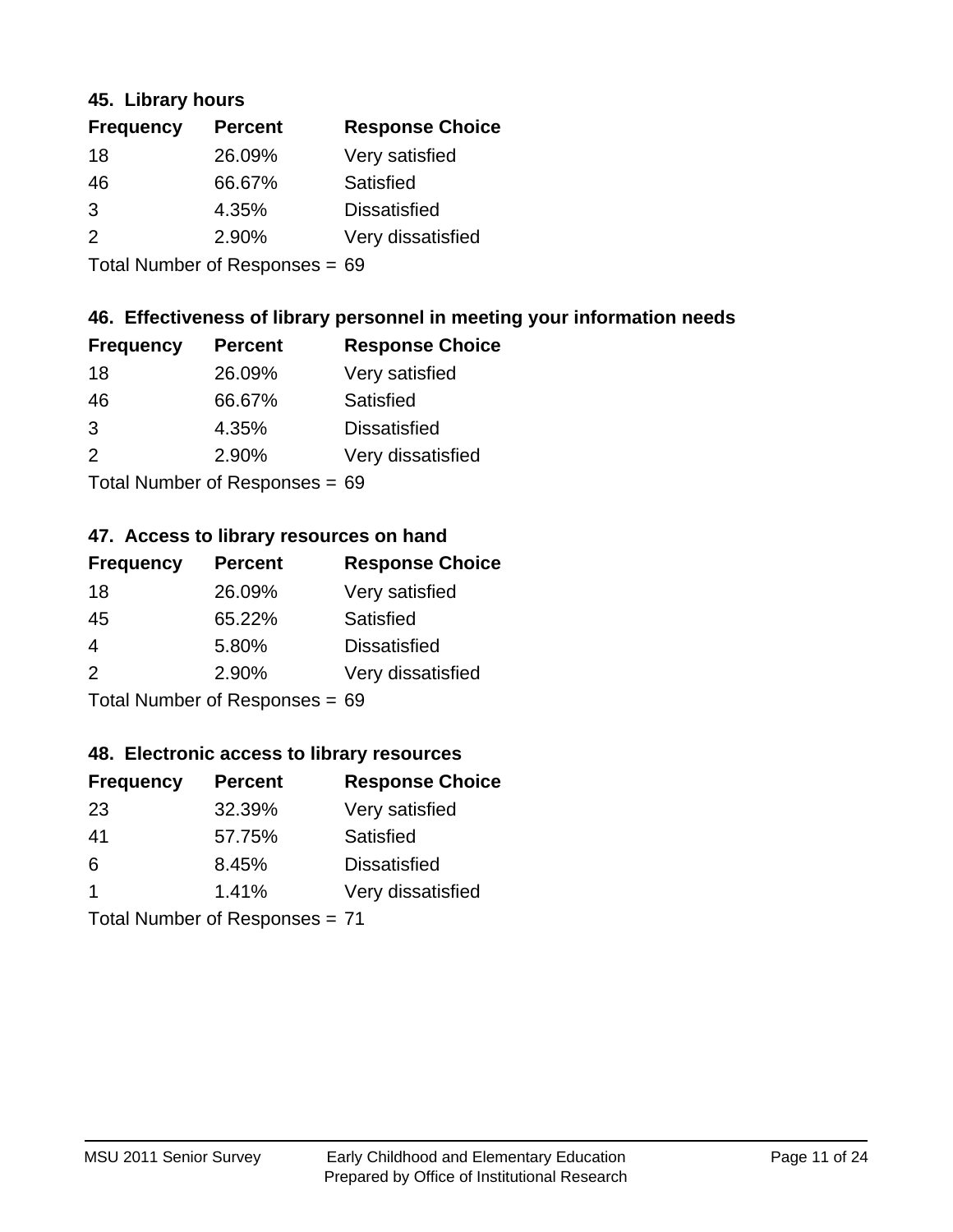**was in helping you achieve these goals. For questions 49-55, please indicate how effective University Studies at MSU** 

# **49. Writing Skills**

| <b>Frequency</b> | <b>Percent</b>                 | <b>Response Choice</b> |
|------------------|--------------------------------|------------------------|
| 17               | 25.00%                         | Very effective         |
| 46               | 67.65%                         | Effective              |
| 4                | 5.88%                          | Ineffective            |
| $\mathbf 1$      | 1.47%                          | Very ineffective       |
|                  | Total Number of Responses = 68 |                        |

**50. Speaking Skills**

| <b>Frequency</b>               | <b>Percent</b> | <b>Response Choice</b> |
|--------------------------------|----------------|------------------------|
| 22                             | 32.84%         | Very effective         |
| 42                             | 62.69%         | Effective              |
| 3                              | 4.48%          | Ineffective            |
| $\Omega$                       | $0.00\%$       | Very ineffective       |
| Total Number of Poenances - 67 |                |                        |

Total Number of Responses = 67

### **51. Critical Thinking Skills**

| <b>Frequency</b> | <b>Percent</b>            | <b>Response Choice</b> |
|------------------|---------------------------|------------------------|
| 18               | 26.47%                    | Very effective         |
| 43               | 63.24%                    | Effective              |
| 6                | 8.82%                     | Ineffective            |
| -1               | 1.47%                     | Very ineffective       |
|                  | Total Number of Depanonce |                        |

Total Number of Responses = 68

# **52. Computer Technology**

| <b>Frequency</b>               | <b>Percent</b> | <b>Response Choice</b> |
|--------------------------------|----------------|------------------------|
| 20                             | 29.41%         | Very effective         |
| 41                             | 60.29%         | Effective              |
| 5                              | 7.35%          | Ineffective            |
| $\mathcal{P}$                  | 2.94%          | Very ineffective       |
| Total Number of Responses = 68 |                |                        |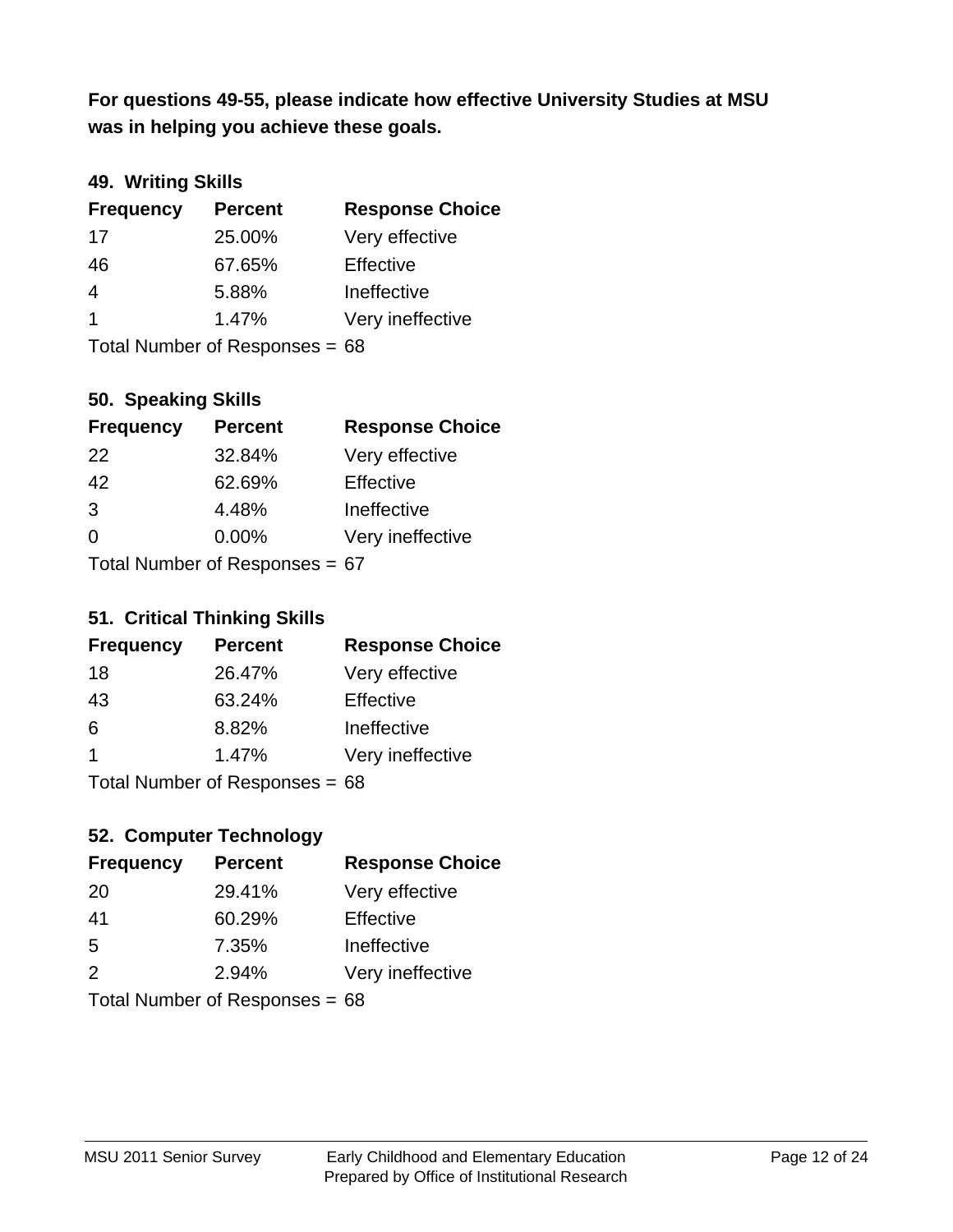# **53. General Knowledge in the liberal arts and sciences**

| <b>Frequency</b> | <b>Percent</b> | <b>Response Choice</b> |
|------------------|----------------|------------------------|
| 15               | 22.06%         | Very effective         |
| 48               | 70.59%         | Effective              |
| 4                | 5.88%          | Ineffective            |
|                  | 1.47%          | Very ineffective       |
|                  |                |                        |

Total Number of Responses = 68

### **54. International Perspectives**

| <b>Frequency</b> | <b>Percent</b> | <b>Response Choice</b> |
|------------------|----------------|------------------------|
| 10               | 14.71%         | Very effective         |
| 33               | 48.53%         | Effective              |
| 20               | 29.41%         | Ineffective            |
| .5               | 7.35%          | Very ineffective       |
|                  |                |                        |

Total Number of Responses = 68

### **55. Stimulation of interest in areas outside your chosen field of study**

| <b>Frequency</b> | <b>Percent</b>            | <b>Response Choice</b> |
|------------------|---------------------------|------------------------|
| 13               | 19.12%                    | Very effective         |
| 39               | 57.35%                    | Effective              |
| 12               | 17.65%                    | Ineffective            |
| 4                | 5.88%                     | Very ineffective       |
|                  | Total Number of Despanses |                        |

Total Number of Responses = 68

# **For questions 56-83, please indicate how satisfactorily the following met your needs**

#### **56. African-American Student Services**

| <b>Frequency</b> | <b>Percent</b>                 | <b>Response Choice</b> |
|------------------|--------------------------------|------------------------|
| 70               | 97.22%                         | Did not use            |
| 2                | 2.78%                          | Very satisfied         |
| 0                | 0.00%                          | Satisfied              |
| $\Omega$         | 0.00%                          | <b>Dissatisfied</b>    |
| $\Omega$         | 0.00%                          | Very dissatisfied      |
|                  | Total Number of Responses = 72 |                        |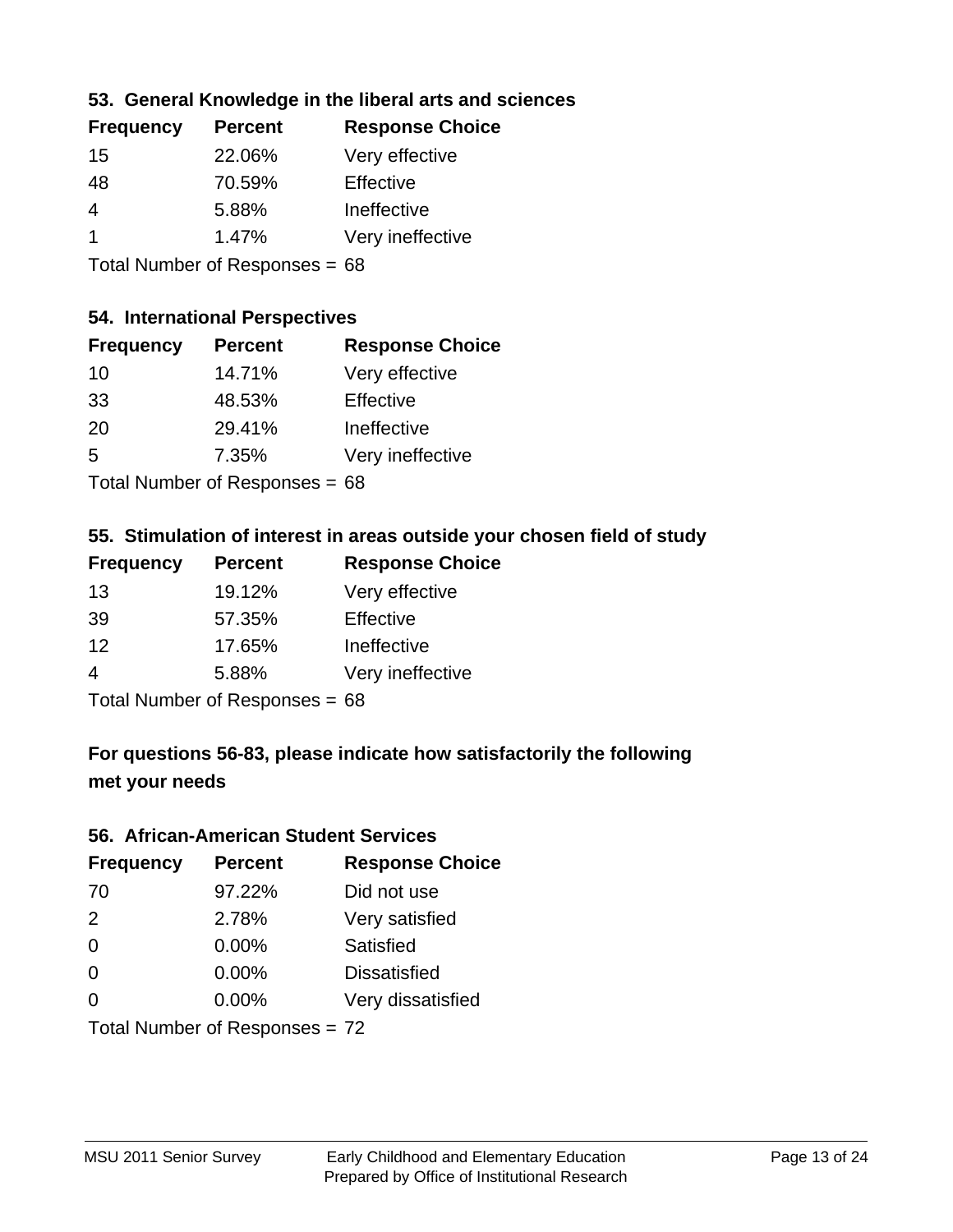### **57. Career Services Office**

| <b>Frequency</b> | <b>Percent</b> | <b>Response Choice</b> |
|------------------|----------------|------------------------|
| 54               | 75.00%         | Did not use            |
| 9                | 12.50%         | Very satisfied         |
| 9                | 12.50%         | Satisfied              |
| 0                | $0.00\%$       | <b>Dissatisfied</b>    |
|                  | $0.00\%$       | Very dissatisfied      |
|                  |                |                        |

Total Number of Responses = 72

# **58. Counseling and Testing Center**

| <b>Frequency</b> | <b>Percent</b>                   | <b>Response Choice</b> |
|------------------|----------------------------------|------------------------|
| 58               | 80.56%                           | Did not use            |
| 8                | 11.11%                           | Very satisfied         |
| $\overline{4}$   | 5.56%                            | <b>Satisfied</b>       |
| 2                | 2.78%                            | <b>Dissatisfied</b>    |
| $\Omega$         | 0.00%                            | Very dissatisfied      |
|                  | $Total Number of DoEROR 20 = 72$ |                        |

Total Number of Responses = 72

#### **59. Cultural programming and activities**

| <b>Frequency</b> | <b>Percent</b>                 | <b>Response Choice</b> |
|------------------|--------------------------------|------------------------|
| 65               | 90.28%                         | Did not use            |
| $\overline{4}$   | 5.56%                          | Very satisfied         |
| 3                | 4.17%                          | Satisfied              |
| 0                | 0.00%                          | <b>Dissatisfied</b>    |
| $\Omega$         | 0.00%                          | Very dissatisfied      |
|                  | Total Number of Responses = 72 |                        |

### **60. E-study courses**

| <b>Frequency</b> | <b>Percent</b>                 | <b>Response Choice</b> |
|------------------|--------------------------------|------------------------|
| 41               | 56.16%                         | Did not use            |
| 20               | 27.40%                         | Very satisfied         |
| 12               | 16.44%                         | Satisfied              |
| $\Omega$         | 0.00%                          | <b>Dissatisfied</b>    |
| $\Omega$         | 0.00%                          | Very dissatisfied      |
|                  | Total Number of Responses = 73 |                        |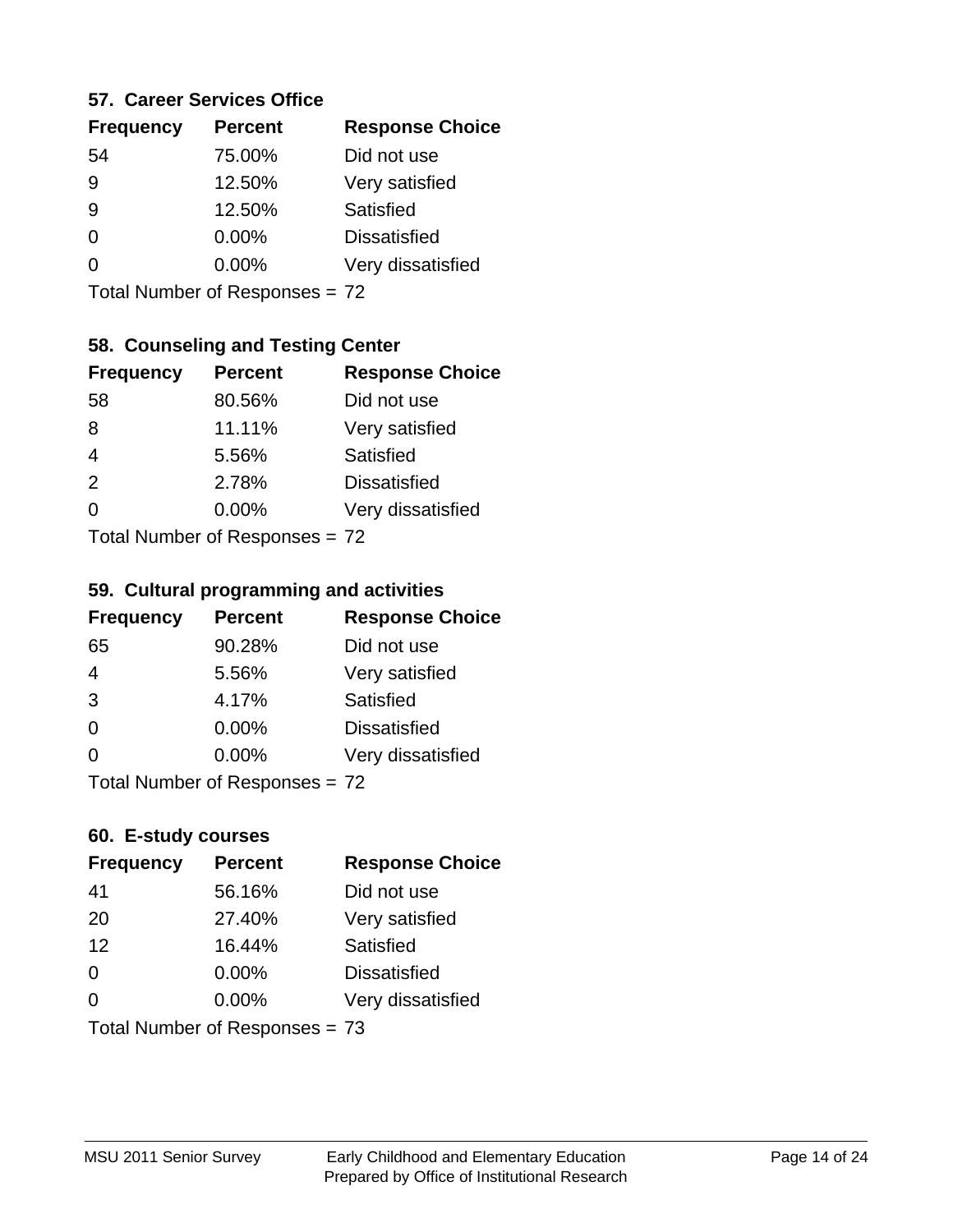#### **61. Food Services**

| <b>Percent</b> | <b>Response Choice</b> |
|----------------|------------------------|
| 56.16%         | Did not use            |
| 17.81%         | Very satisfied         |
| 21.92%         | Satisfied              |
| 2.74%          | <b>Dissatisfied</b>    |
| 1.37%          | Very dissatisfied      |
|                |                        |

Total Number of Responses = 73

# **62. Greek life and activities**

| <b>Frequency</b> | <b>Percent</b>                 | <b>Response Choice</b> |
|------------------|--------------------------------|------------------------|
| 66               | 91.67%                         | Did not use            |
| 6                | 8.33%                          | Very satisfied         |
| $\Omega$         | 0.00%                          | <b>Satisfied</b>       |
| $\Omega$         | 0.00%                          | <b>Dissatisfied</b>    |
| 0                | $0.00\%$                       | Very dissatisfied      |
|                  | Total Number of Responses = 72 |                        |

#### **63. Health Services**

| <b>Frequency</b> | <b>Percent</b>            | <b>Response Choice</b> |
|------------------|---------------------------|------------------------|
| 48               | 65.75%                    | Did not use            |
| 8                | 10.96%                    | Very satisfied         |
| 12               | 16.44%                    | Satisfied              |
| 5                | 6.85%                     | <b>Dissatisfied</b>    |
| $\Omega$         | $0.00\%$                  | Very dissatisfied      |
|                  | Total Number of Desponses |                        |

Total Number of Responses = 73

# **64. Honor Societies/Departmental Clubs/Special Interest Organizations**

| <b>Frequency</b> | <b>Percent</b>                 | <b>Response Choice</b> |
|------------------|--------------------------------|------------------------|
| 40               | 55.56%                         | Did not use            |
| 13               | 18.06%                         | Very satisfied         |
| 19               | 26.39%                         | Satisfied              |
| $\Omega$         | 0.00%                          | <b>Dissatisfied</b>    |
| $\Omega$         | 0.00%                          | Very dissatisfied      |
|                  | Total Number of Responses = 72 |                        |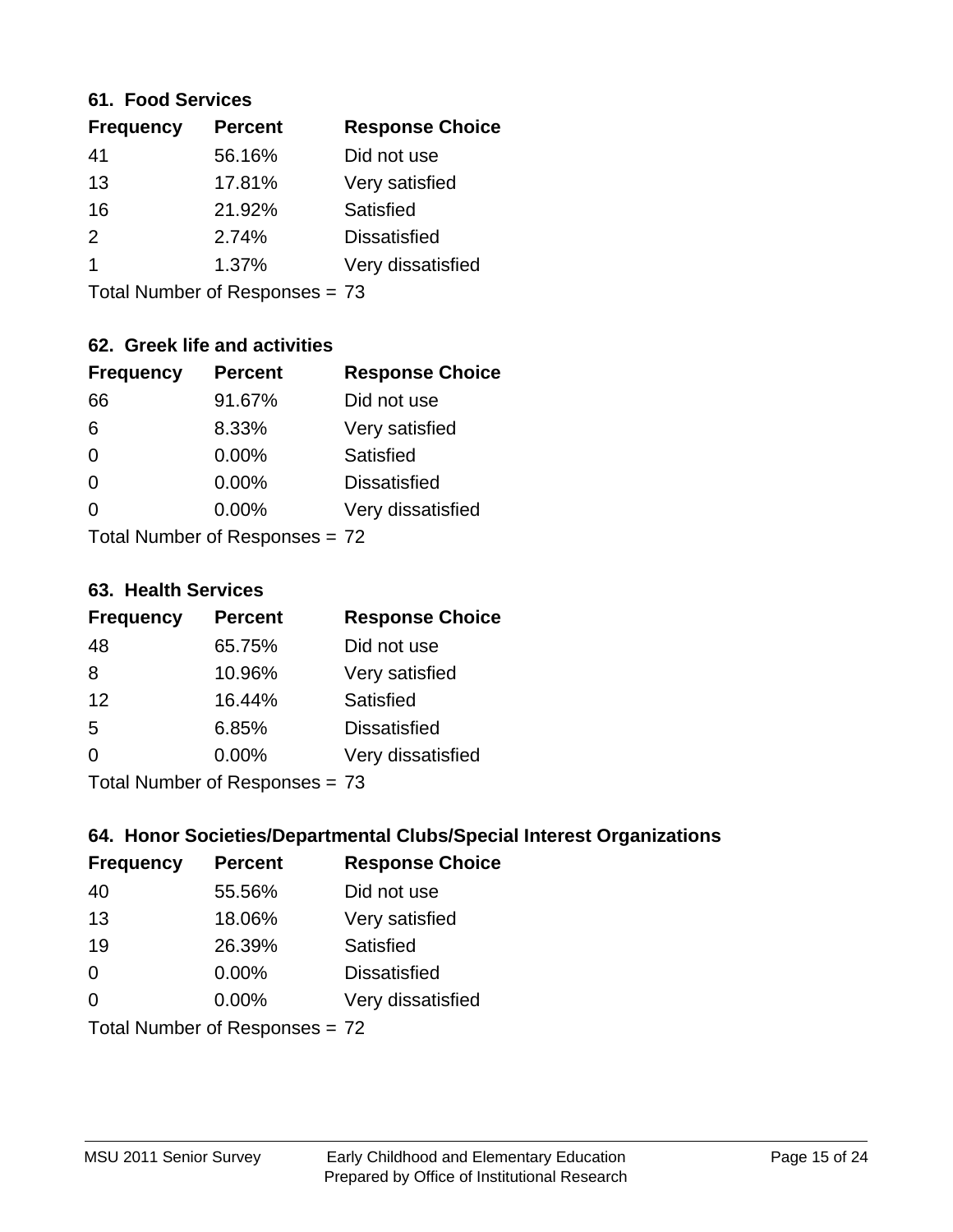### **65. International Programs and activities**

| <b>Frequency</b> | <b>Percent</b> | <b>Response Choice</b> |
|------------------|----------------|------------------------|
| 64               | 88.89%         | Did not use            |
| 5                | 6.94%          | Very satisfied         |
| 3                | 4.17%          | Satisfied              |
| O                | $0.00\%$       | <b>Dissatisfied</b>    |
|                  | $0.00\%$       | Very dissatisfied      |
|                  |                |                        |

Total Number of Responses = 72

# **66. International student support services**

| <b>Frequency</b> | <b>Percent</b>                      | <b>Response Choice</b> |
|------------------|-------------------------------------|------------------------|
| 68               | 94.44%                              | Did not use            |
| 3                | 4.17%                               | Very satisfied         |
| $\Omega$         | $0.00\%$                            | <b>Satisfied</b>       |
| -1               | 1.39%                               | <b>Dissatisfied</b>    |
| $\Omega$         | $0.00\%$                            | Very dissatisfied      |
|                  | Total Number of Doepo<br>po<br>0.72 |                        |

Total Number of Responses = 72

# **67. Intramural Sports and Recreation**

| <b>Frequency</b> | <b>Percent</b>                  | <b>Response Choice</b> |
|------------------|---------------------------------|------------------------|
| 57               | 78.08%                          | Did not use            |
| 8                | 10.96%                          | Very satisfied         |
| 8                | 10.96%                          | Satisfied              |
| $\Omega$         | $0.00\%$                        | <b>Dissatisfied</b>    |
| $\Omega$         | $0.00\%$                        | Very dissatisfied      |
|                  | Total Number of Reconnege $-73$ |                        |

I otal Number of Responses = 73

# **68. Lowry Center/Community College**

| <b>Frequency</b> | <b>Percent</b>                 | <b>Response Choice</b> |
|------------------|--------------------------------|------------------------|
| 61               | 83.56%                         | Did not use            |
| 10               | 13.70%                         | Very satisfied         |
| 2                | 2.74%                          | Satisfied              |
| $\Omega$         | $0.00\%$                       | <b>Dissatisfied</b>    |
| $\Omega$         | 0.00%                          | Very dissatisfied      |
|                  | Total Number of Responses = 73 |                        |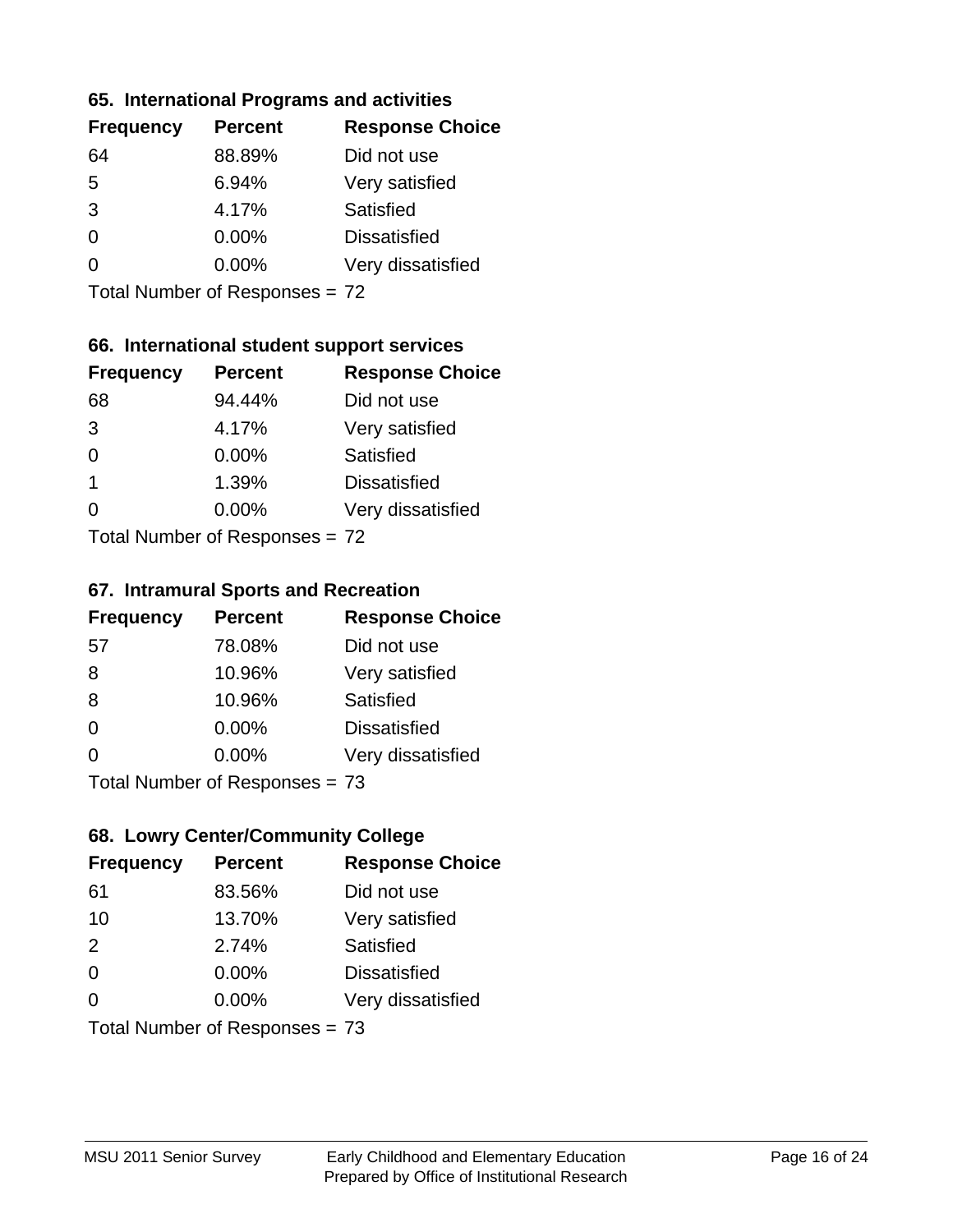# **69. Library**

| <b>Frequency</b> | <b>Percent</b> | <b>Response Choice</b> |
|------------------|----------------|------------------------|
| 24               | 32.88%         | Did not use            |
| 25               | 34.25%         | Very satisfied         |
| 20               | 27.40%         | Satisfied              |
| 4                | 5.48%          | <b>Dissatisfied</b>    |
| 0                | $0.00\%$       | Very dissatisfied      |
|                  |                |                        |

Total Number of Responses = 73

# **70. MAP Report**

| <b>Frequency</b> | <b>Percent</b>                 | <b>Response Choice</b> |
|------------------|--------------------------------|------------------------|
| 5                | 6.76%                          | Did not use            |
| 23               | 31.08%                         | Very satisfied         |
| 35               | 47.30%                         | Satisfied              |
| 9                | 12.16%                         | <b>Dissatisfied</b>    |
| $\mathcal{P}$    | 2.70%                          | Very dissatisfied      |
|                  | Total Number of Responses = 74 |                        |

### **71. MSU Web site**

| <b>Frequency</b> | <b>Percent</b>                 | <b>Response Choice</b> |
|------------------|--------------------------------|------------------------|
| $\mathcal{P}$    | 2.70%                          | Did not use            |
| 49               | 66.22%                         | Very satisfied         |
| 23               | 31.08%                         | Satisfied              |
| $\Omega$         | 0.00%                          | <b>Dissatisfied</b>    |
| 0                | 0.00%                          | Very dissatisfied      |
|                  | Total Number of Responses = 74 |                        |

# **72. NCAA Sports**

| <b>Frequency</b> | <b>Percent</b>                 | <b>Response Choice</b> |
|------------------|--------------------------------|------------------------|
| 59               | 81.94%                         | Did not use            |
| 6                | 8.33%                          | Very satisfied         |
| 7                | 9.72%                          | Satisfied              |
| $\Omega$         | 0.00%                          | <b>Dissatisfied</b>    |
| $\Omega$         | 0.00%                          | Very dissatisfied      |
|                  | Total Number of Responses = 72 |                        |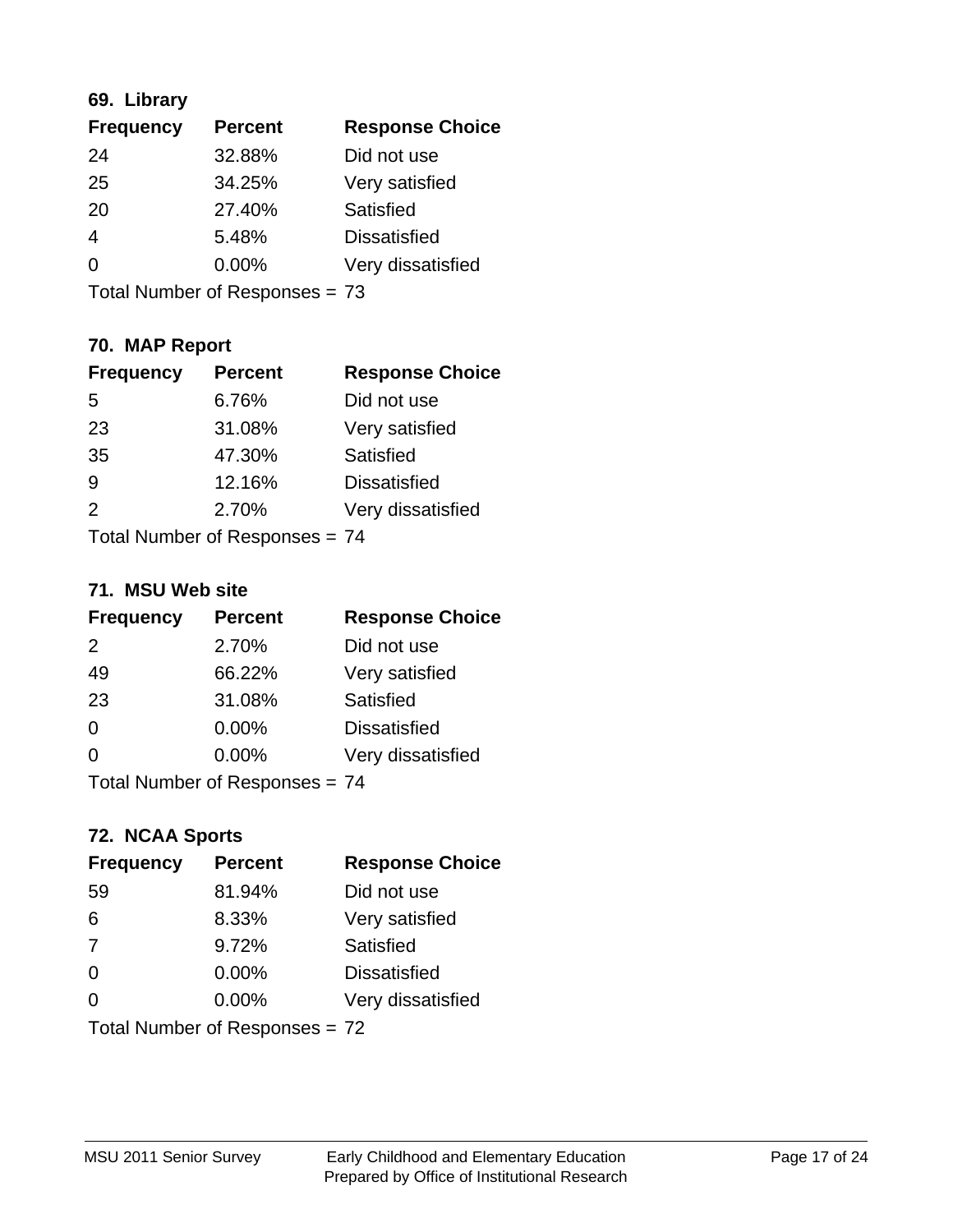### **73. Online courses that are not e-study**

| <b>Frequency</b> | <b>Percent</b> | <b>Response Choice</b> |
|------------------|----------------|------------------------|
| 54               | 75.00%         | Did not use            |
| 10               | 13.89%         | Very satisfied         |
| 6                | 8.33%          | Satisfied              |
| 2                | 2.78%          | <b>Dissatisfied</b>    |
|                  | $0.00\%$       | Very dissatisfied      |
|                  |                |                        |

Total Number of Responses = 72

# **74. Racer Touch Registration**

| <b>Frequency</b>                 | <b>Percent</b> | <b>Response Choice</b> |
|----------------------------------|----------------|------------------------|
| 1                                | 1.35%          | Did not use            |
| 32                               | 43.24%         | Very satisfied         |
| 17                               | 22.97%         | Satisfied              |
| 15                               | 20.27%         | <b>Dissatisfied</b>    |
| 9                                | 12.16%         | Very dissatisfied      |
| $Total Number of Doepopoog = 74$ |                |                        |

Total Number of Responses = 74

### **75. Residential College programming and activities**

| <b>Frequency</b>          | <b>Percent</b> | <b>Response Choice</b> |
|---------------------------|----------------|------------------------|
| 46                        | 63.01%         | Did not use            |
| 9                         | 12.33%         | Very satisfied         |
| 17                        | 23.29%         | Satisfied              |
| -1                        | 1.37%          | <b>Dissatisfied</b>    |
| $\Omega$                  | 0.00%          | Very dissatisfied      |
| Total Number of Desponses |                |                        |

Total Number of Responses = 73

### **76. Scholarships/grants/student employment**

| <b>Frequency</b> | <b>Percent</b>                 | <b>Response Choice</b> |
|------------------|--------------------------------|------------------------|
| 21               | 29.17%                         | Did not use            |
| 30               | 41.67%                         | Very satisfied         |
| 19               | 26.39%                         | Satisfied              |
| 2                | 2.78%                          | <b>Dissatisfied</b>    |
| $\Omega$         | 0.00%                          | Very dissatisfied      |
|                  | Total Number of Responses = 72 |                        |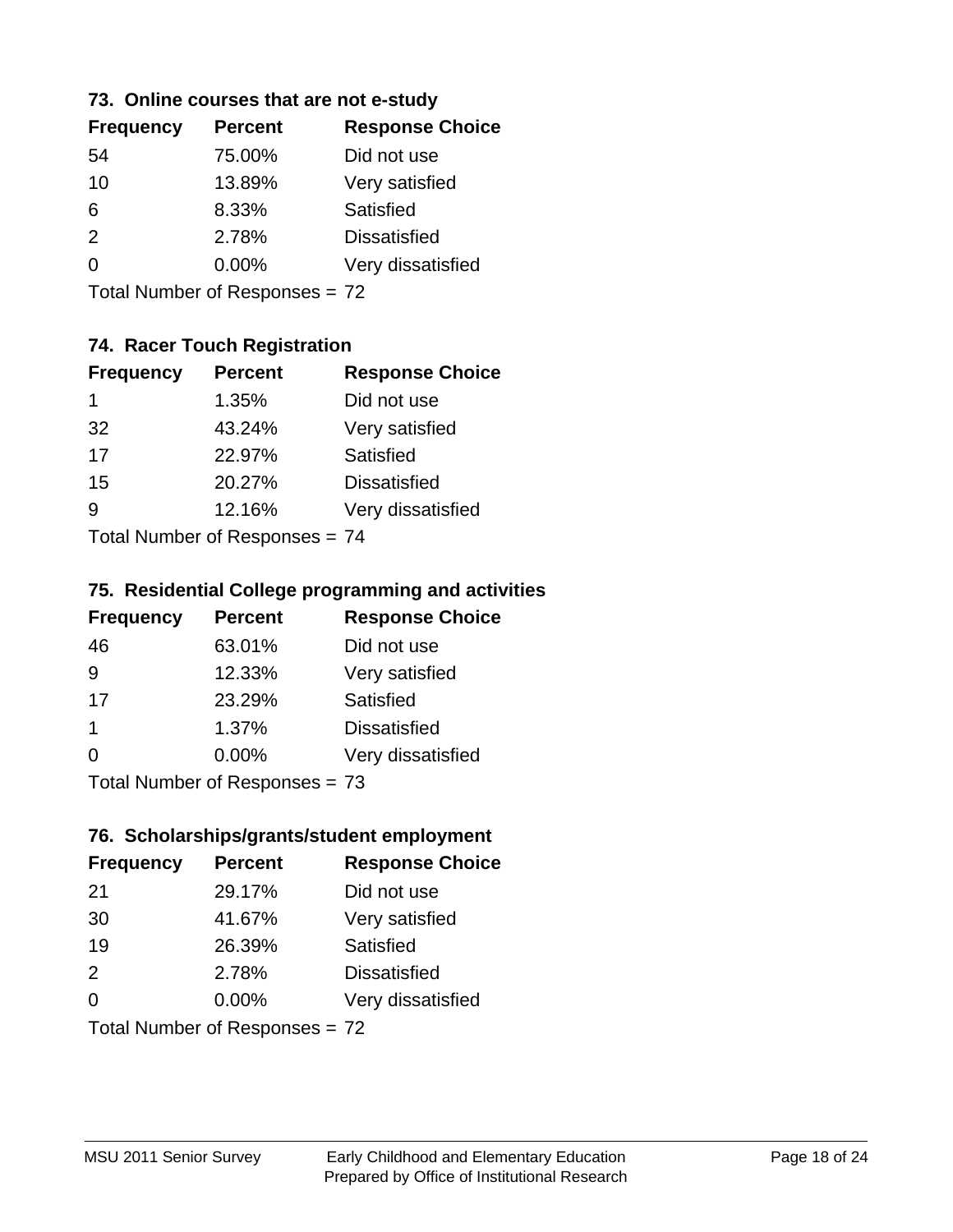### **77. Security Services**

| <b>Frequency</b> | <b>Percent</b> | <b>Response Choice</b> |
|------------------|----------------|------------------------|
| 54               | 75.00%         | Did not use            |
| 8                | 11.11%         | Very satisfied         |
| 7                | 9.72%          | Satisfied              |
| 3                | 4.17%          | <b>Dissatisfied</b>    |
| ∩                | $0.00\%$       | Very dissatisfied      |
|                  |                |                        |

Total Number of Responses = 72

# **78. Services for non-traditional students**

| <b>Frequency</b>          | <b>Percent</b> | <b>Response Choice</b> |
|---------------------------|----------------|------------------------|
| 62                        | 86.11%         | Did not use            |
| 8                         | 11.11%         | Very satisfied         |
| $\mathbf{1}$              | 1.39%          | <b>Satisfied</b>       |
| $\overline{1}$            | 1.39%          | <b>Dissatisfied</b>    |
| ∩                         | 0.00%          | Very dissatisfied      |
| Total Number of Desponses |                |                        |

Total Number of Responses = 72

# **79. Student Support Services (Trio)**

| <b>Frequency</b>               | <b>Percent</b> | <b>Response Choice</b> |
|--------------------------------|----------------|------------------------|
| 70                             | 97.22%         | Did not use            |
| 2                              | 2.78%          | Very satisfied         |
| $\Omega$                       | 0.00%          | Satisfied              |
| $\Omega$                       | 0.00%          | <b>Dissatisfied</b>    |
| $\Omega$                       | 0.00%          | Very dissatisfied      |
| Total Number of Deconoces - 72 |                |                        |

I otal Number of Responses = 72

# **80. Student PIN System**

| <b>Frequency</b> | <b>Percent</b>                 | <b>Response Choice</b> |
|------------------|--------------------------------|------------------------|
| 2                | 2.70%                          | Did not use            |
| 41               | 55.41%                         | Very satisfied         |
| 27               | 36.49%                         | Satisfied              |
| 3                | 4.05%                          | <b>Dissatisfied</b>    |
| 1                | 1.35%                          | Very dissatisfied      |
|                  | Total Number of Responses = 74 |                        |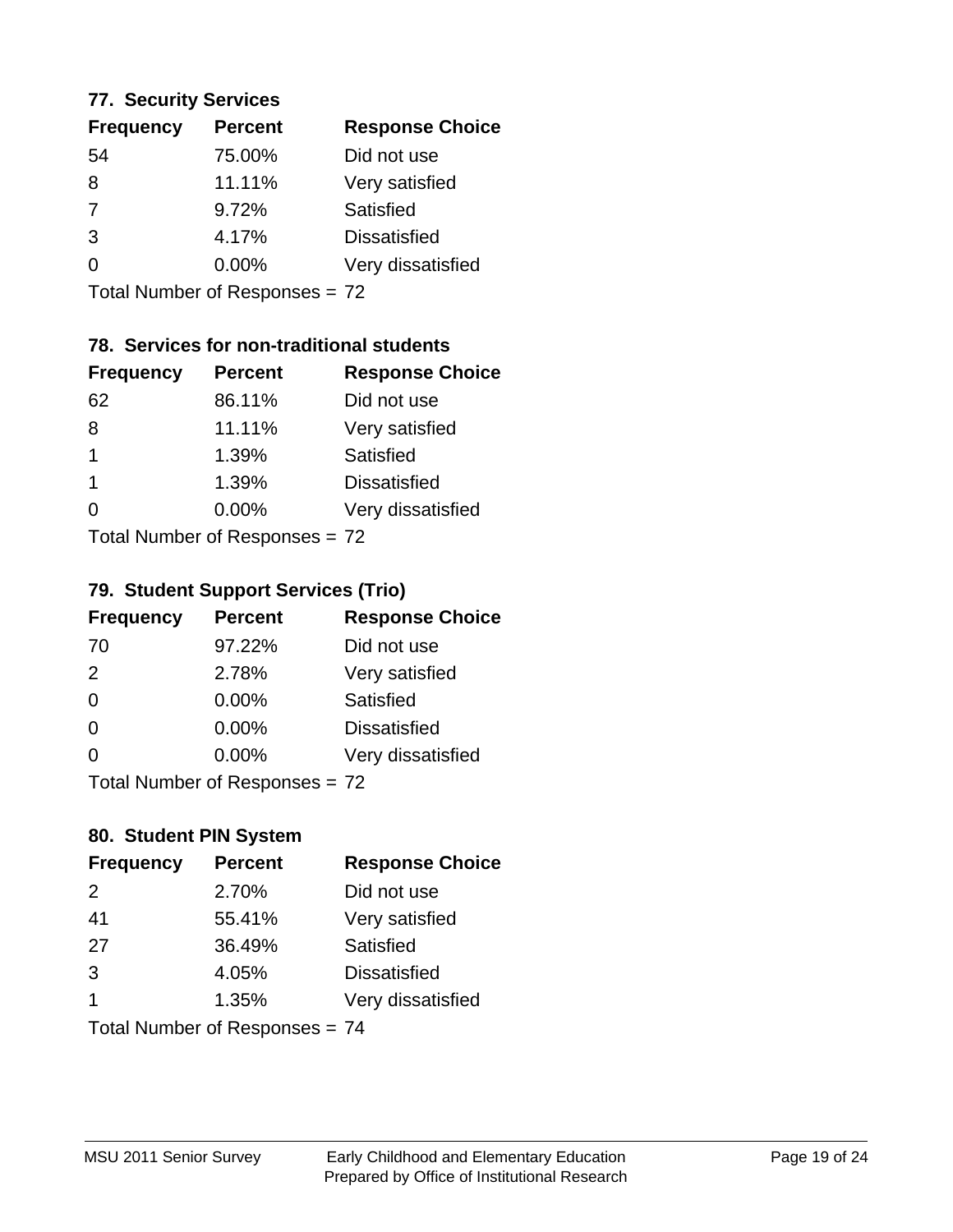# **81. Student Records/Transcript Services**

| <b>Percent</b> | <b>Response Choice</b> |
|----------------|------------------------|
| 15.07%         | Did not use            |
| 26.03%         | Very satisfied         |
| 52.05%         | Satisfied              |
| 2.74%          | <b>Dissatisfied</b>    |
| 4.11%          | Very dissatisfied      |
|                |                        |

Total Number of Responses = 73

# **82. Computer and Internet access for study and research needs**

| <b>Frequency</b>         | <b>Percent</b> | <b>Response Choice</b> |
|--------------------------|----------------|------------------------|
| 14                       | 19.18%         | Did not use            |
| 36                       | 49.32%         | Very satisfied         |
| 20                       | 27.40%         | <b>Satisfied</b>       |
| 2                        | 2.74%          | <b>Dissatisfied</b>    |
| 1                        | 1.37%          | Very dissatisfied      |
| Tatal Massakan af Dagman |                |                        |

Total Number of Responses = 73

#### **83. Women's Center**

| <b>Frequency</b> | <b>Percent</b>            | <b>Response Choice</b> |
|------------------|---------------------------|------------------------|
| 68               | 94.44%                    | Did not use            |
| $\mathcal{P}$    | 2.78%                     | Very satisfied         |
| 2                | 2.78%                     | <b>Satisfied</b>       |
| $\Omega$         | $0.00\%$                  | <b>Dissatisfied</b>    |
| $\Omega$         | 0.00%                     | Very dissatisfied      |
|                  | Total Number of Deepersee |                        |

Total Number of Responses = 72

# **84. To what extent did you participate in Residential College activities?**

| <b>Frequency</b> | <b>Percent</b>             | <b>Response Choice</b> |
|------------------|----------------------------|------------------------|
| -51              | 68.92%                     | Did not participate    |
| .5               | 6.76%                      | Frequently             |
| 14               | 18.92%                     | Occasionally           |
| 4                | 5.41%                      | Seldom                 |
|                  | Total Number of Desperance |                        |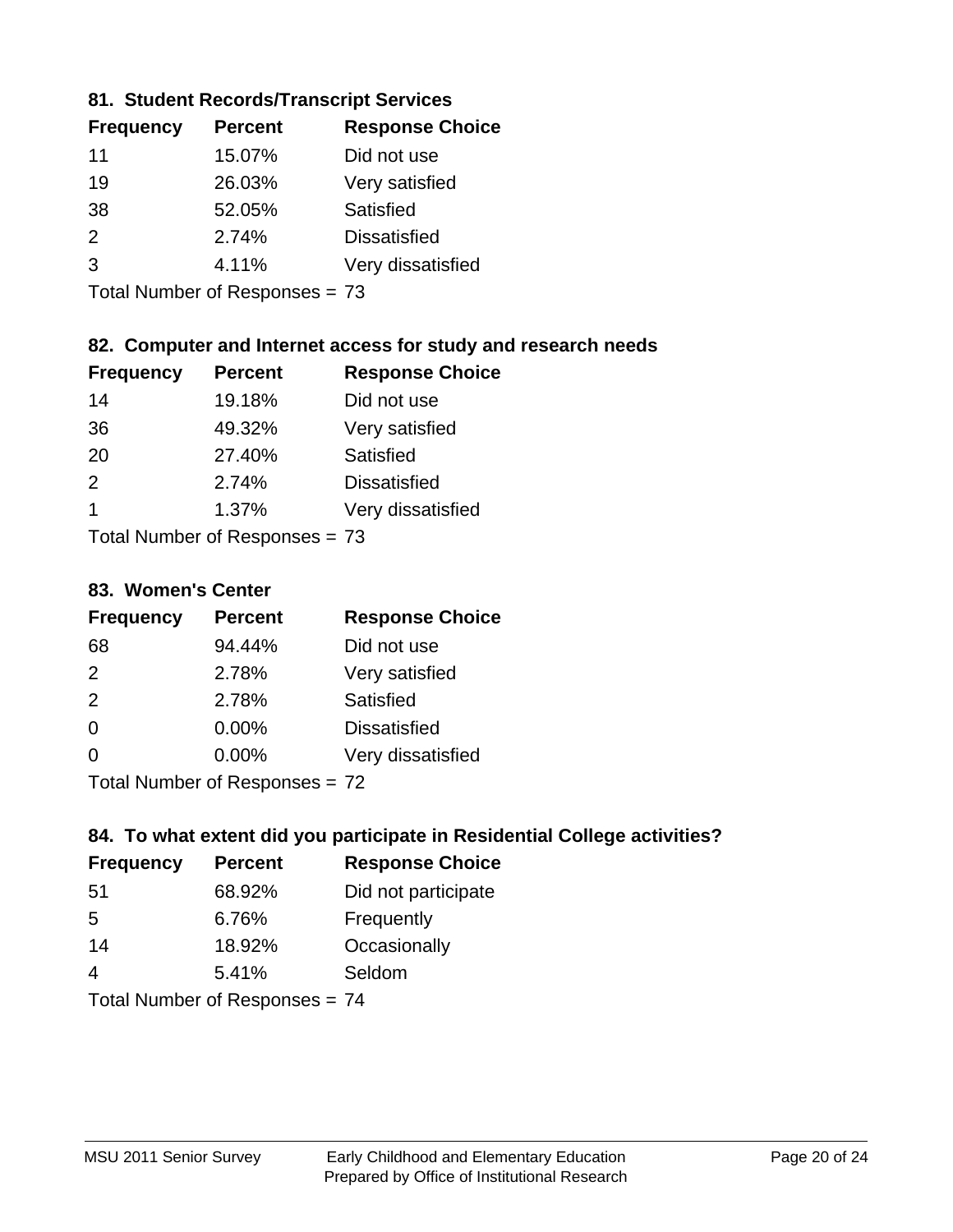| <b>Frequency</b> | <b>Percent</b> | <b>Response Choice</b>                 |
|------------------|----------------|----------------------------------------|
| -41              | 55.41%         | Not familiar with Residential Colleges |
| 10               | 13.51%         | Very positive                          |
| 21               | 28.38%         | <b>Positive</b>                        |
| -2               | 2.70%          | <b>Negative</b>                        |
| $\overline{0}$   | $0.00\%$       | Very negative                          |
|                  |                |                                        |

# **85. Which phrase best describes your opinion of Residential Colleges?**

Total Number of Responses = 74

### **Questions 86-95**

**University Graduate." Please indicate how effective your MSU experience was in The University has formulated ten desired "Characteristics of the Murray State enhancing your abilities in each area.**

# **86. Engage in mature, independent and creative thought and express that thought effectively in oral and written communication;**

| <b>Frequency</b> | <b>Percent</b> | <b>Response Choice</b> |
|------------------|----------------|------------------------|
| 33               | 44.59%         | Very effective         |
| 38               | 51.35%         | Effective              |
|                  | 1.35%          | Ineffective            |
| $\mathcal{P}$    | 2.70%          | Very ineffective       |

Total Number of Responses = 74

### **87. Understand and apply the critical and scientific methodologies that**

**academic disciplines employ to discover knowledge and ascertain its validity;**

| <b>Frequency</b> | <b>Percent</b> | <b>Response Choice</b> |
|------------------|----------------|------------------------|
| 24               | 32.43%         | Very effective         |
| 40               | 54.05%         | Effective              |
| 9                | 12.16%         | Ineffective            |
| $\overline{1}$   | 1.35%          | Very ineffective       |
|                  |                |                        |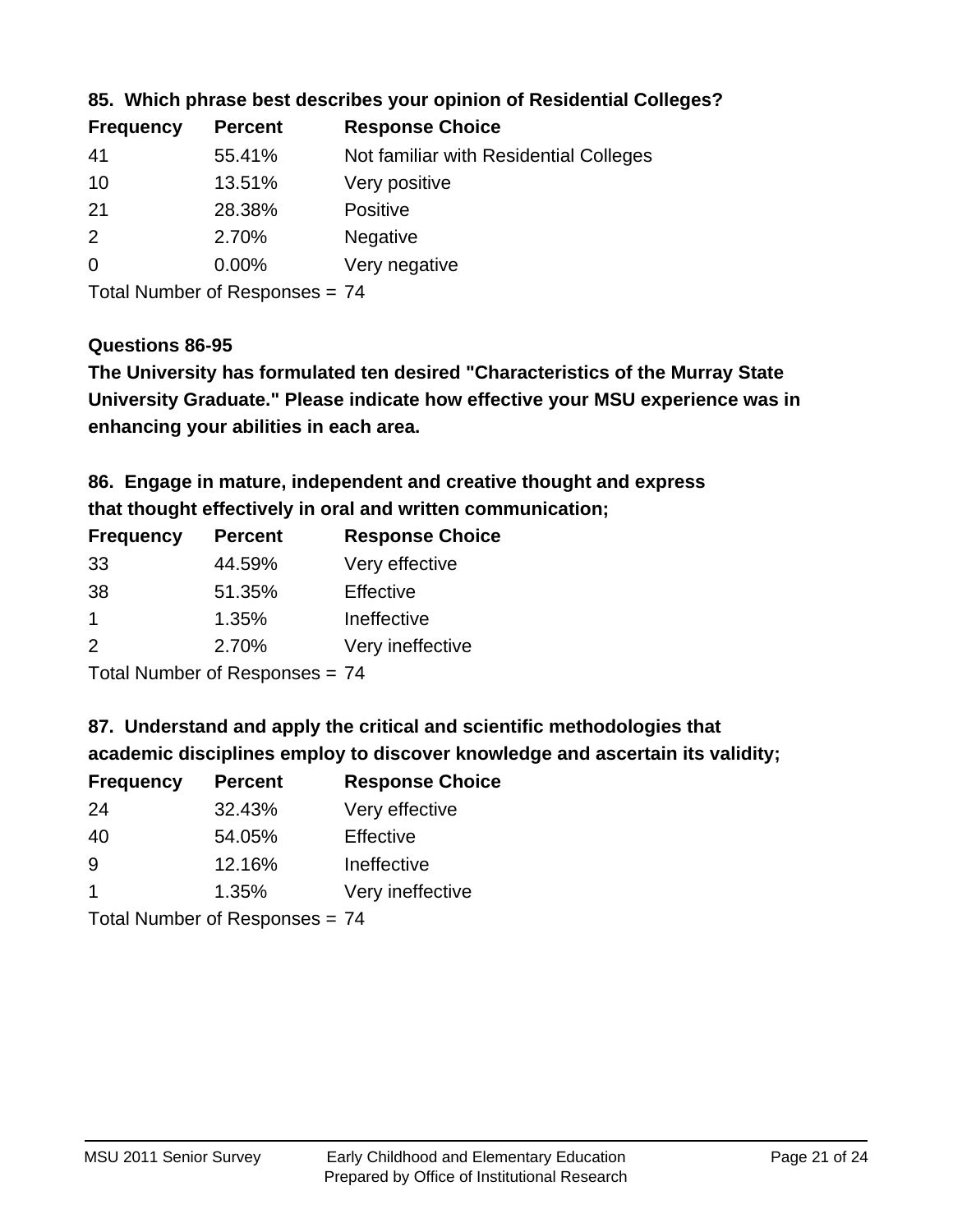# **88. Apply sound standards of information gathering, analysis and**

| evaluation to reach logical decisions; |  |
|----------------------------------------|--|
|----------------------------------------|--|

| <b>Frequency</b> | <b>Percent</b> | <b>Response Choice</b> |
|------------------|----------------|------------------------|
| -25              | 33.78%         | Very effective         |
| 44               | 59.46%         | Effective              |
| 4                | 5.41%          | Ineffective            |
|                  | 1.35%          | Very ineffective       |

Total Number of Responses = 74

# **89. Understand the roles and applications of science and technology in the solution of the problems of a changing world;**

| <b>Frequency</b>     | <b>Percent</b> | <b>Response Choice</b> |
|----------------------|----------------|------------------------|
| 24                   | 32.43%         | Very effective         |
| 37                   | 50.00%         | Effective              |
| 12                   | 16.22%         | Ineffective            |
| $\blacktriangleleft$ | 1.35%          | Very ineffective       |
|                      |                |                        |

Total Number of Responses = 74

# **90. Demonstrate a critical understanding of the world's historical, literary, philosophical, and artistic traditions;**

| <b>Frequency</b> | <b>Percent</b> | <b>Response Choice</b> |
|------------------|----------------|------------------------|
| 19               | 25.68%         | Very effective         |
| 46               | 62.16%         | Effective              |
| 8                | 10.81%         | Ineffective            |
|                  | 1.35%          | Very ineffective       |
|                  |                |                        |

Total Number of Responses = 74

# **91. Understand the dynamics of cultural diversity, of competing economic and political systems, and of complex moral and ethical issues;**

| <b>Frequency</b> | <b>Percent</b>                 | <b>Response Choice</b> |
|------------------|--------------------------------|------------------------|
| 24               | 33.33%                         | Very effective         |
| 38               | 52.78%                         | Effective              |
| 9                | 12.50%                         | Ineffective            |
| $\mathbf 1$      | 1.39%                          | Very ineffective       |
|                  | Total Number of Responses = 72 |                        |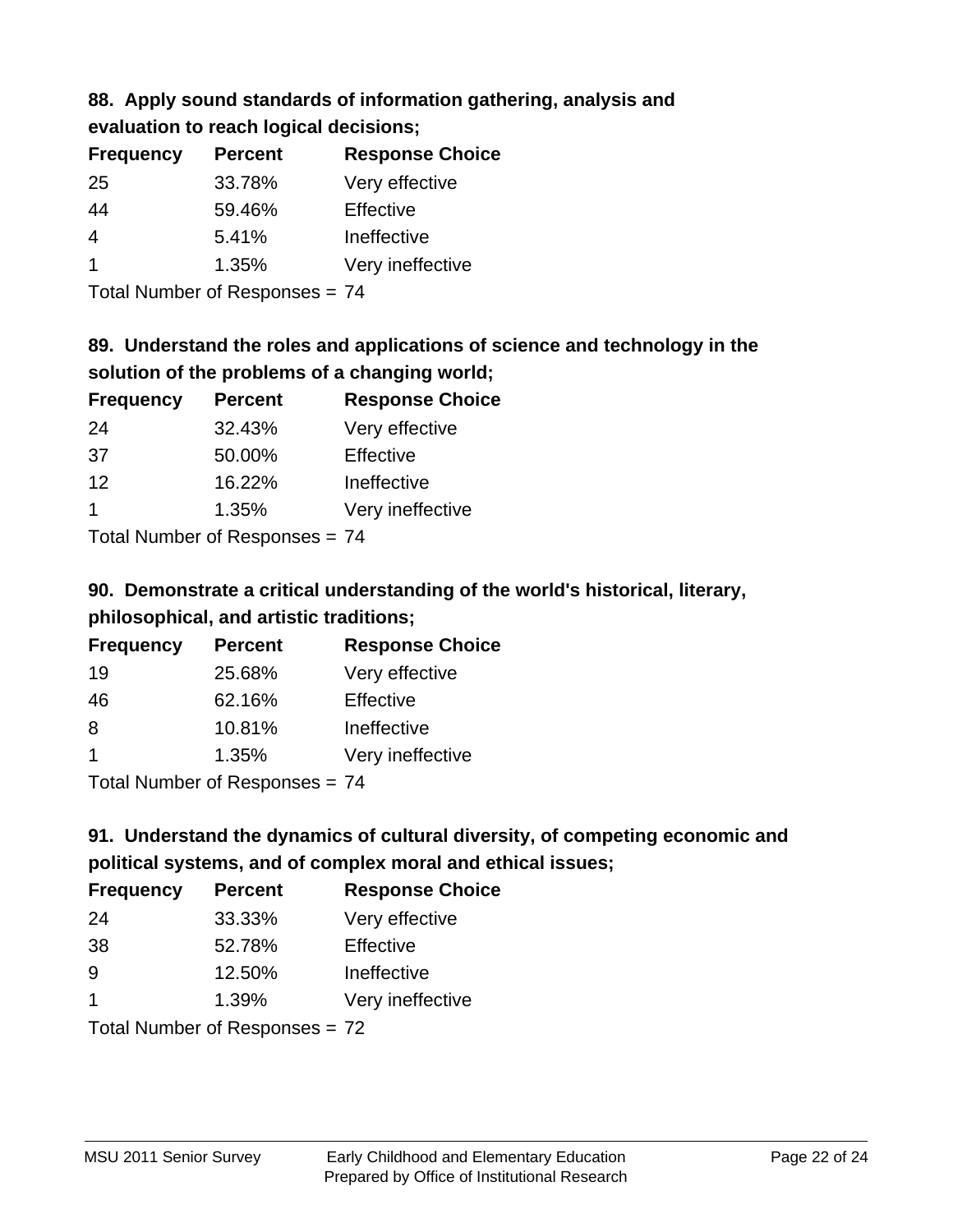# **92. Understand the nature of and engage in ethical behavior and**

**responsible citizenship;**

| <b>Frequency</b> | <b>Percent</b> | <b>Response Choice</b> |
|------------------|----------------|------------------------|
| -31              | 42.47%         | Very effective         |
| 39               | 53.42%         | Effective              |
| $\mathcal{P}$    | 2.74%          | Ineffective            |
|                  | 1.37%          | Very ineffective       |
|                  |                |                        |

Total Number of Responses = 73

# **93. Understand the importance of the behaviors necessary to maintain a healthy lifestyle;**

| <b>Frequency</b>         | <b>Percent</b> | <b>Response Choice</b> |
|--------------------------|----------------|------------------------|
| 32                       | 43.84%         | Very effective         |
| 36                       | 49.32%         | Effective              |
| 4                        | 5.48%          | Ineffective            |
| $\blacktriangleleft$     | 1.37%          | Very ineffective       |
| Tatal Massakan af Dannan |                |                        |

Total Number of Responses = 73

# **94. Demonstrate mastery of a chosen field of study; and**

| <b>Frequency</b> | <b>Percent</b> | <b>Response Choice</b> |
|------------------|----------------|------------------------|
| 38               | 51.35%         | Very effective         |
| 34               | 45.95%         | <b>Effective</b>       |
| $\mathcal{P}$    | 2.70%          | Ineffective            |
| $\Omega$         | $0.00\%$       | Very ineffective       |
|                  |                |                        |

Total Number of Responses = 74

# **95. Value intellectual pursuit and continuous learning in a changing world.**

| <b>Frequency</b> | <b>Percent</b> | <b>Response Choice</b> |
|------------------|----------------|------------------------|
| 33               | 44.59%         | Very effective         |
| 38               | 51.35%         | Effective              |
| $\mathcal{P}$    | 2.70%          | Ineffective            |
| -1               | 1.35%          | Very ineffective       |
|                  |                |                        |